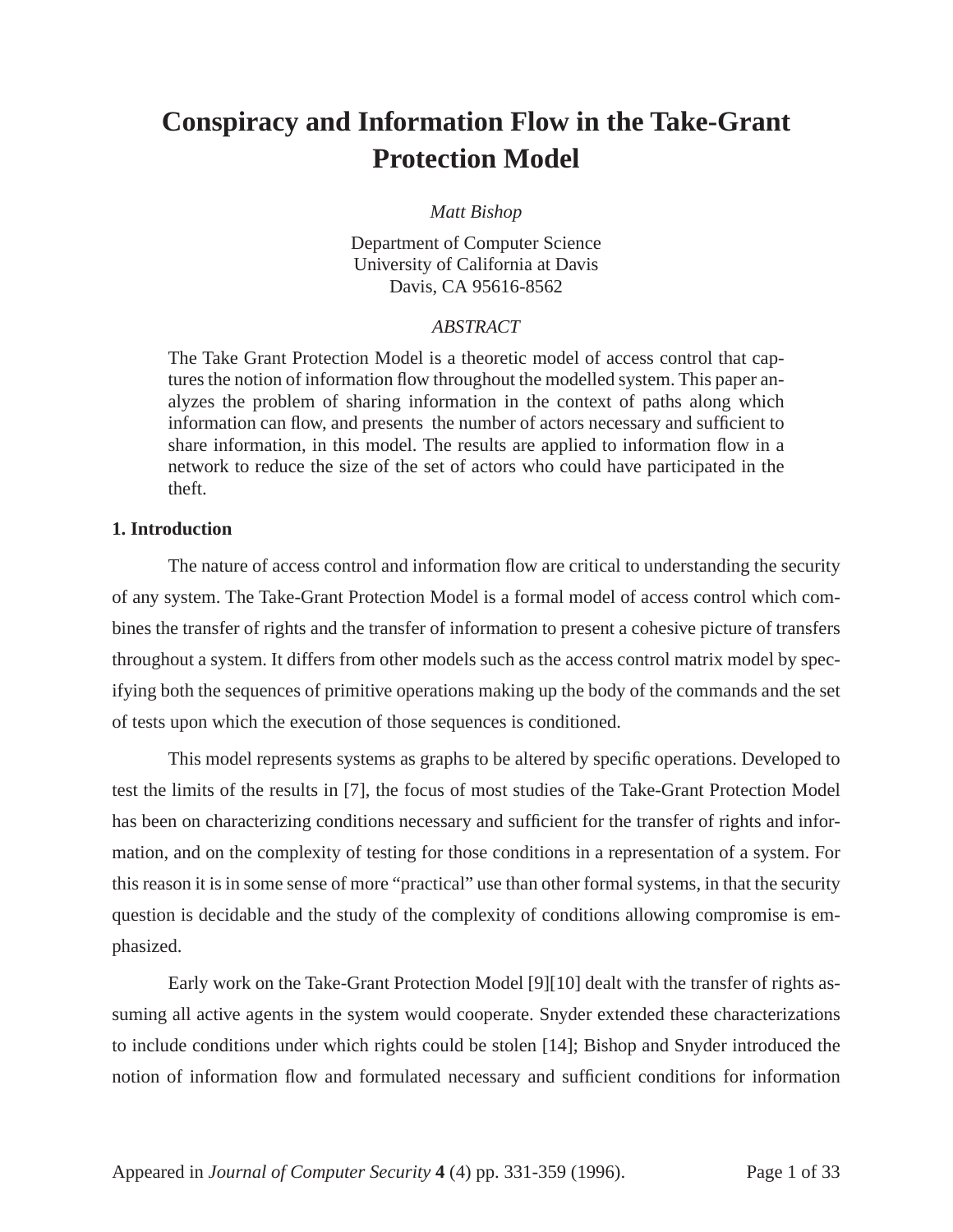sharing [4], and Bishop extended these characterizations to include conditions under which information could be stolen [2].

This paper extends those results in the direction suggested by [14] to present a notion of "conspirators" in the context of information flow. We establish precise bounds on the number of actors required for information to be transferred from one vertex to another, and contrast these results with similar results for the transfer of rights.

Applications of the Take-Grant Protection Model to various systems have been explored [3][8][13][16]. This paper also tries to place its theoretical results into an applied context by exploring how these results can be used to analyze the actors moving information around a network. Further applications are of course possible, but using the new results to analyze current models of disclosure and integrity (for example, those described in [1][5][6][11][12][15]) is itself a separate paper; it is beyond the scope of the issues addressed here.

We quickly review the basic definitions and relevant results of the Take-Grant Protection Model [2]. Following that, we present bounds on the number of actors needed for information to be shared (or stolen). We then briefly compare our results to similar ones for theft of rights. To demonstrate the usefulness of the concepts, we examine an application of this model to the Internet. Finally, we suggest areas for future research.

#### **2. Basic Definitions and Results**

The Take-Grant Protection Model represents a system by a finite, directed *protection graph*. in which labelled edges represent rights and vertices represent entities. Entities are either *subjects* (represented by  $\bullet$ ) or *objects* (represented by  $\circ$ ). Vertices which may be either subjects or objects are represented by ⊗. Changes to the protection state of the system are represented by changes to the graph. The rules governing the transfer of rights are called *de jure* rules and are as follows:

*take*: Let **x**, **y**, and **z** be three distinct vertices in a protection graph  $G_0$ , and let **x** be a subject. Let there be an edge from **x** to **y** labelled  $\gamma$  with  $t \in \gamma$  , an edge from **y** to **z** labelled  $\beta$ , and  $\alpha \subseteq \beta$ . Then the *take* rule defines a new graph  $G_1$  by adding an edge to the protection graph from **x** to **z** labelled α. Graphically,

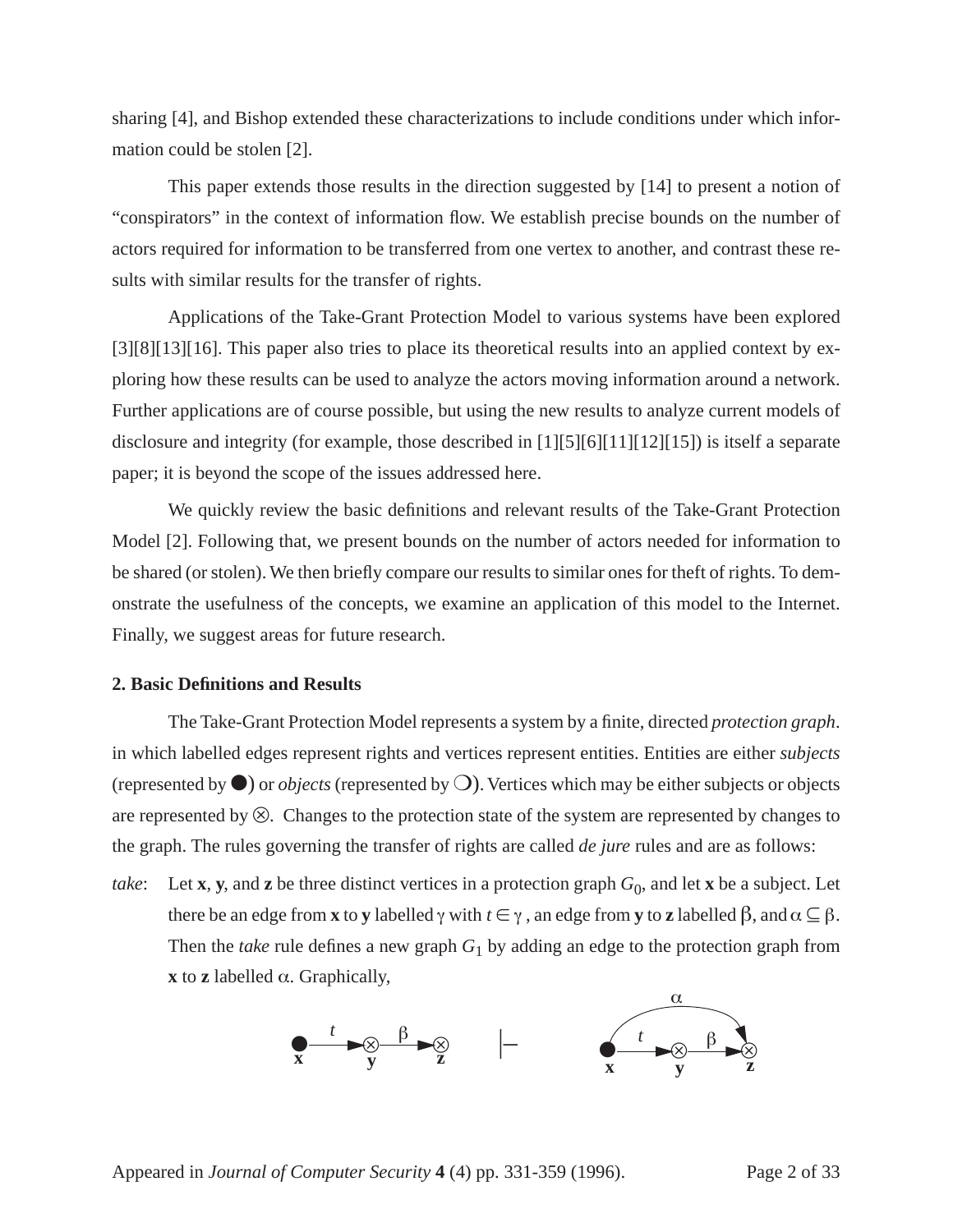The rule is written "**x** takes  $(\alpha \text{ to } z)$  from **y**."

*grant*: Let **x**, **y**, and **z** be three distinct vertices in a protection graph  $G_0$ , and let **x** be a subject. Let there be an edge from **x** to **y** labelled  $\gamma$  with  $g \in \gamma$ , an edge from **x** to **z** labelled  $\beta$ , and  $\alpha \subseteq \beta$ . Then the *grant* rule defines a new graph  $G_1$  by adding an edge to the protection graph from **y** to **z** labelled α. Graphically,



The rule is written "**x** grants ( $\alpha$  to **z**) to **y**."

*create*: Let **x** be any subject in a protection graph G<sub>0</sub> and let  $\alpha \subseteq R$ . Create defines a new graph G<sub>1</sub> by adding a new vertex **y** to the graph and an edge from **x** to **y** labelled α. Graphically,



The rule is written "**x** creates ( $\alpha$  to new vertex) **y**."

*remove*: Let **x** and **y** be any distinct vertices in a protection graph  $G_1$  such that **x** is a subject. Let there be an explicit edge from **x** to **y** labelled  $\beta$ , and let  $\alpha \subseteq R$ . Then *remove* defines a new graph  $G_1$  by deleting the  $\alpha$  labels from  $\beta$ . If  $\beta$  becomes empty as a result, the edge itself is deleted. Graphically,



The rule is written "**x** removes  $(\alpha \text{ to}) \text{ y}$ ."

*Definition.* A *tg-path* is a nonempty sequence  $\mathbf{v}_0$ , …,  $\mathbf{v}_n$  of distinct vertices such that for all *i*,  $0 \le i \le n$ ,  $\mathbf{v}_i$  is connected to  $\mathbf{v}_{i+1}$  by an edge (in either direction) with a label containing *t* or *g*.

*Definition.* Vertices are *tg-connected* if there is a tg-path between them.

*Definition.* An *island* is a maximal tg-connected subject-only subgraph.

With each tg-path, associate one or more words over the alphabet in the obvious way. If the  $\{\vec{r}, \vec{r}, \vec{g}, \vec{g}\}$  path has length 0, then the associated word is the null word v. The notation  $t^*$ means zero or more occurences of the character *t*, so for example *t\*g* represents the sequence *g*, *tg*, *ttg*, ….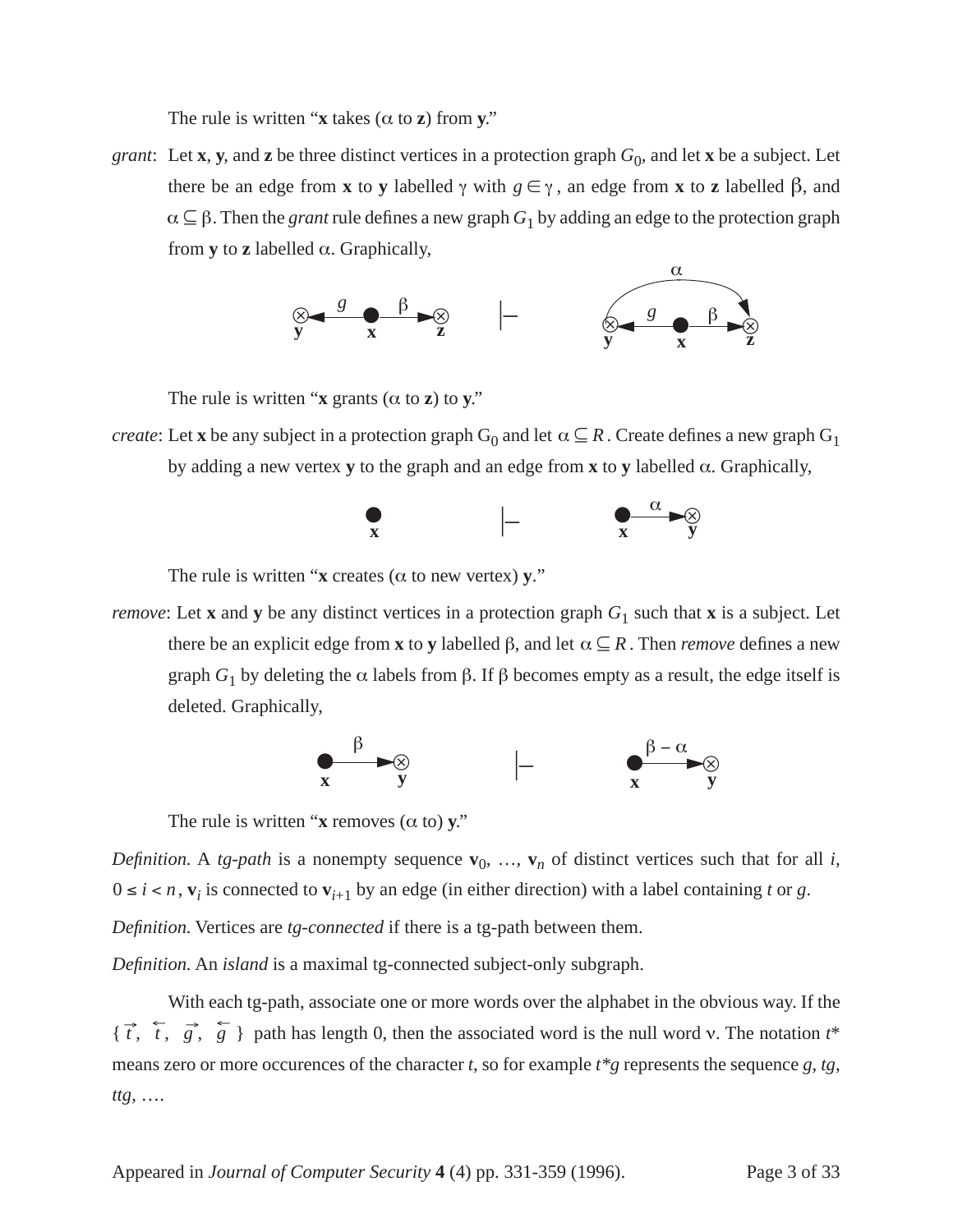*Definition.* A vertex  $\mathbf{v}_0$  *initially spans* to  $\mathbf{v}_n$  if  $\mathbf{v}_0$  is a subject and there is a tg-path between  $\mathbf{v}_0$  and **v**<sub>*n*</sub> with associated word in {  $\vec{t}^* \vec{g}$ } ∪{ v }.

*Definition.* A vertex  $\mathbf{v}_0$  *terminally spans* to  $\mathbf{v}_n$  if  $\mathbf{v}_0$  is a subject and there is a tg-path between  $\mathbf{v}_0$ and **v**<sub>*n*</sub> with associated word in { $\vec{\tau}^*$ }.

*Definition.* A *bridge* is a tg-path with endpoints  $\mathbf{v}_0$  and  $\mathbf{v}_n$  both subjects and the path's associated word in  $B = \{ \vec{t}^*, \vec{t}^*, \vec{t}^* \vec{g}^* \vec{t}^*, \vec{t}^* \vec{g} \vec{t}^* \}.$ 

*Definition.* The predicate *can*•*share*(α, **x**, **y**,  $G_0$ ) is true for a set of rights α and two vertices **x** and **y** if and only if there exist protection graphs  $G_1, ..., G_n$  such that  $G_0 \rvert^{-*} G_n$  using only *de jure* rules, and in  $G_n$  there is an edge from **x** to **y** labelled  $\alpha$ .

*Theorem 1*. [10] The predicate  $can \cdot share(\alpha, x, y, G_0)$  is true if and only if there is an edge from **x** to **y** in  $G_0$  labelled  $\alpha$ , or if the following hold simultaneously:

- (1.1) there is a vertex  $s \in G_0$  with an **s**-to-**y** edge labelled  $\alpha$ ;
- (1.2) there exists a subject vertex  $\mathbf{x}'$  such that  $\mathbf{x}' = \mathbf{x}$  or  $\mathbf{x}'$  initially spans to  $\mathbf{x}$ ;
- (1.3) there exists a subject vertex  $\mathbf{s}'$  such that  $\mathbf{s}' = \mathbf{s}$  or  $\mathbf{s}'$  terminally spans to  $\mathbf{s}$ ; and
- (1.4) there exist islands  $I_1, ..., I_n$  such that **x**<sup> $\cdot$ </sup> is in  $I_1$ , **s**<sup> $\cdot$ </sup> is in  $I_n$ , and there is a bridge from  $I_j$ to  $I_{i+1}$   $(1 \le j \le n)$ .

*Definition.* The predicate  $can \cdot$ *steal*( $\alpha$ , **x**, **y**,  $G_0$ ) is true if and only if there is no edge labelled  $\alpha$  from **x** to **y** in  $G_0$ , there exist protection graphs  $G_1$ , ...,  $G_n$  such that  $G_0 \mid -{}^*G_n$  using only *de jure* rules, in  $G_n$  there is an edge from **x** to **y** labelled  $\alpha$ , and if there is an edge labelled  $\alpha$  from **s** to **q** in  $G_0$ , then no rule in a witness has the form "**s** grants ( $\alpha$  to **q**) to **z**" for any  $z \in G_j$  ( $1 \le j \le n$ ).

*Theorem 2.* [14] The predicate  $can \cdot \text{steal}(\alpha, \mathbf{x}, \mathbf{y}, G_0)$  is true if and only if the following hold simultaneously:

- (2.1) there is no edge labelled  $\alpha$  from **x** to **y** in  $G_0$ ;
- (2.2) there exists a subject vertex  $\mathbf{x}'$  such that  $\mathbf{x}' = \mathbf{x}$  or  $\mathbf{x}'$  initially spans to  $\mathbf{x}$ ;
- (2.3) there is a vertex **s** with an edge from **s** to **y** labelled  $\alpha$  in  $G_0$ ;
- (2.4) *can•share*( $t$ ,  $\mathbf{x}'$ ,  $\mathbf{s}$ ,  $G_0$ ) is true.

The *de facto* rules represent paths along which information may flow. We cannot use explicit edges for this purpose because no change in authority occurs. Hence, we use a dashed line, labelled by *r*, to represent the path of a potential *de facto* transfer (called an *implicit* edge). Implicit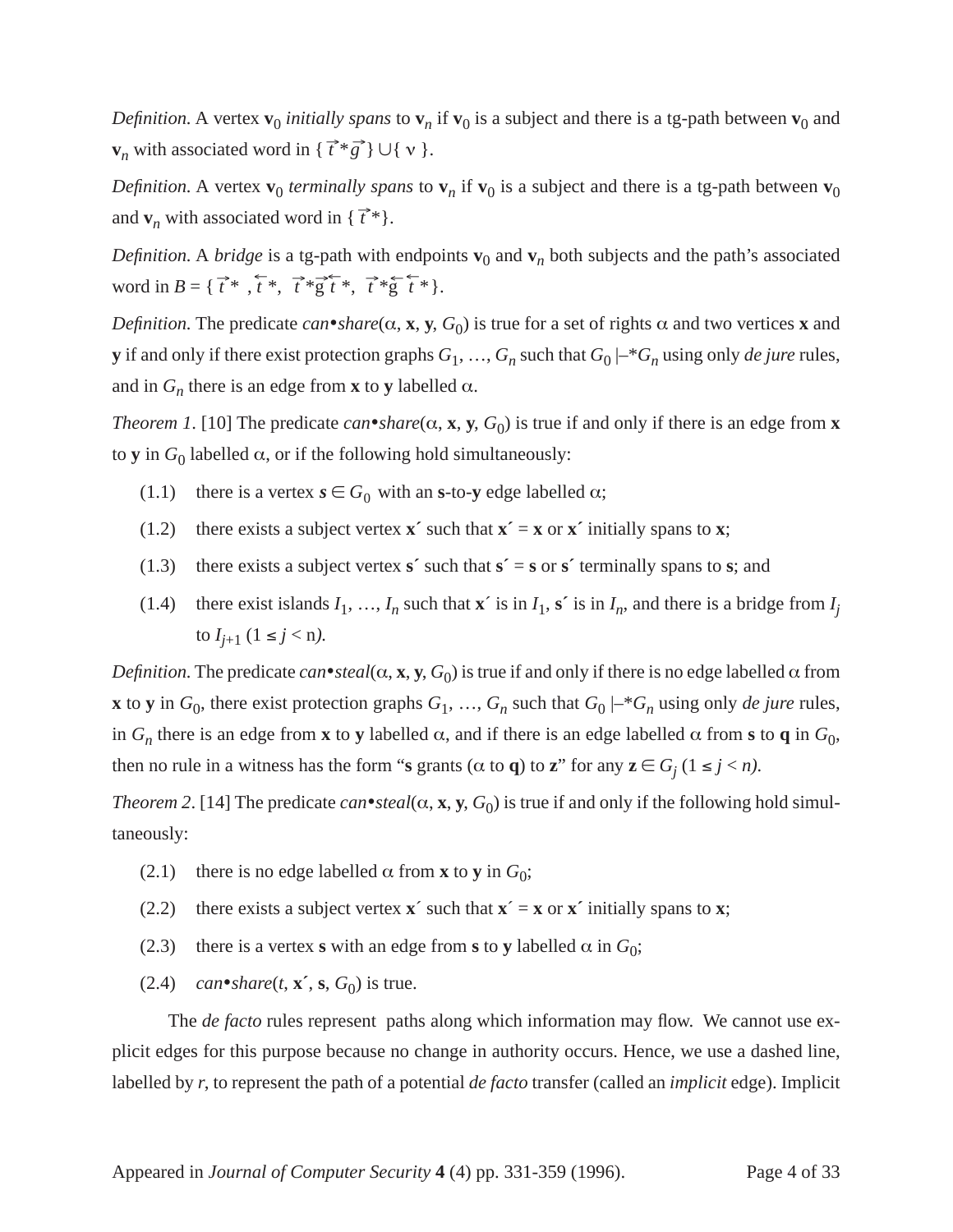edges cannot be manipulated by *de jure* rules, since the *de jure* rules only affect authorities recorded in the protection system, and implicit edges do not represent such authority.

The following set of *de facto* rules was introduced in [4] to model transfers of information:

*post*: Let **x**, **y**, and **z** be three distinct vertices in a protection graph  $G_0$ , and let **x** and **z** be subjects. Let there be an edge from **x** to **y** labelled  $\alpha$  with  $r \in \alpha$  and an edge from **z** to **y** labelled  $\beta$ , where  $w \in \beta$ . Then the *post* rule defines a new graph  $G_1$  with an implicit edge from **x** to **z** labelled *r*. Graphically,



The rule is written "**z** posts to **x** through **y**."

*pass*: Let **x**, **y**, and **z** be three distinct vertices in a protection graph  $G_0$ , and let **y** be a subject. Let there be an edge from **y** to **x** labelled  $\alpha$  with  $w \in \alpha$  and an edge from **y** to **z** labelled  $\beta$ , where  $r \in \beta$ . Then the *pass* rule defines a new graph  $G_1$  with an implicit edge from **x** to **z** labelled *r*. Graphically,



The rule is written "**y** passes from **z** to **x**." .

*spy*: Let **x**, **y**, and **z** be three distinct vertices in a protection graph  $G_0$ , and let **x** and **y** be subjects. Let there be an edge from **x** to **y** labelled  $\alpha$  with  $r \in \alpha$  and an edge from **y** to **z** labelled  $\beta$ , where  $r \in \beta$ . Then the *spy* rule defines a new graph  $G_1$  with an implicit edge from **x** to **z** labelled *r*. Graphically,



The rule is written "**x** spies on **z** using **y**."

*find*: Let **x**, **y**, and **z** be three distinct vertices in a protection graph  $G_0$ , and let **y** and **z** be subjects. Let there be an edge from **y** to **x** labelled  $\alpha$  with  $w \in \alpha$  and an edge from **z** to **y** labelled  $\beta$ ,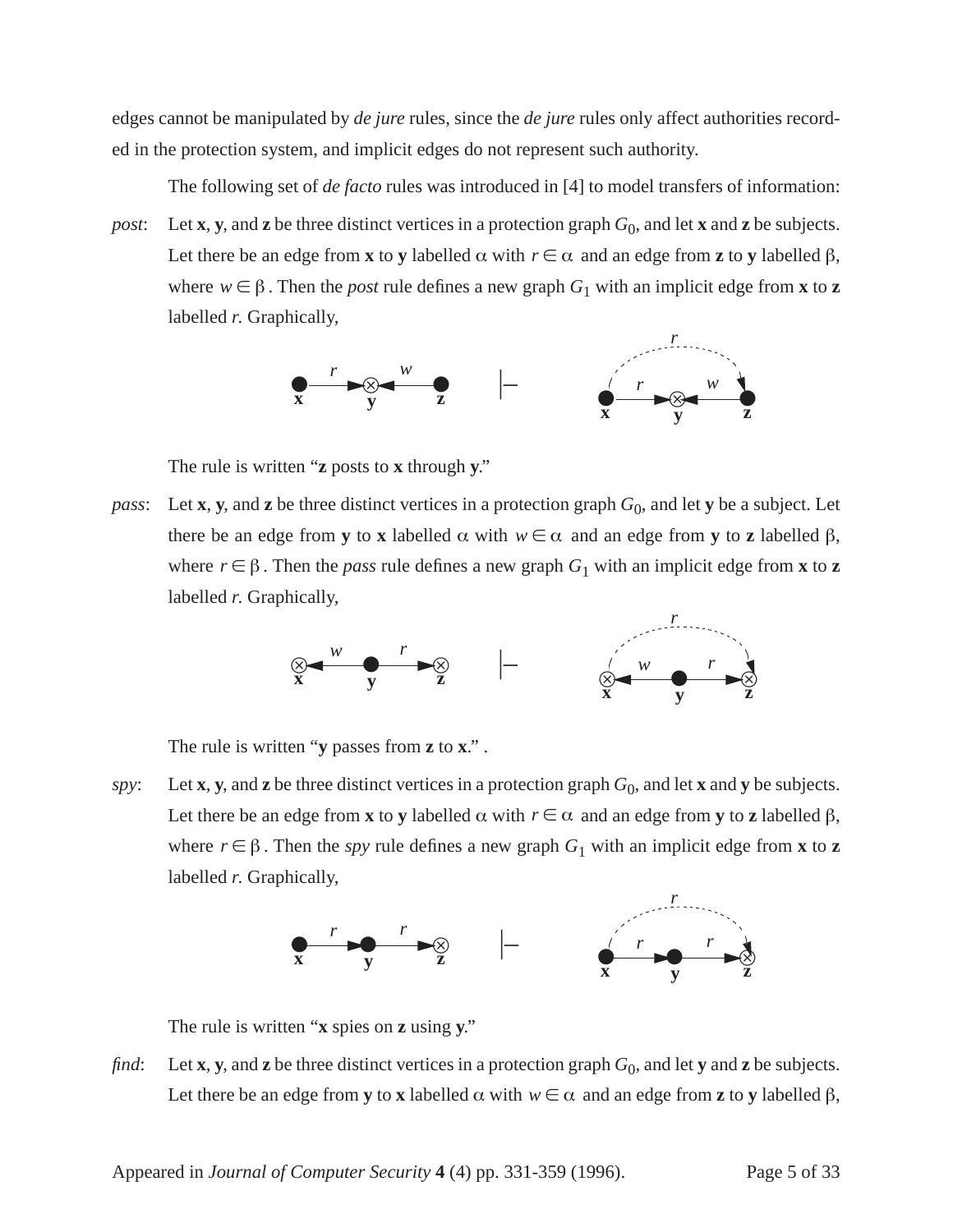where  $w \in \beta$ . Then the *find*rule defines a new graph  $G_1$  with an implicit edge from **x** to **z** labelled *r*. Graphically,



The rule is written "**x** finds from **z** through **y**."

Whether these rules capture all ways in which information may leak is an open question; ultimately, the answer depends on how the system being modelled controls that information flow. The above rules appear to capture the most common techniques, and have been used in tthe past, so for consistency we shall use them here.

*Definition.* The predicate  $can \cdot \textit{know}(x, y, G_0)$  is true if and only if there exists a sequence of protection graphs  $G_0$ , ...,  $G_n$  such that  $G_n$  is derived from  $G_0$  by rule applications, and in  $G_n$  there is an edge from **x** to **y** labelled *r* or an edge from **y** to **x** labelled *w*, and if the edge is explicit, its source is a subject.

*Definition.* An *rwtg-path* is a nonempty sequence  $\mathbf{v}_0$ , …,  $\mathbf{v}_n$  of distinct vertices such that for all *i*,  $0 \le i \le n$ ,  $\mathbf{v}_i$  is connected to  $\mathbf{v}_{i+1}$  by an edge (in either direction) with a label containing *t*, *g*, *r* or *w*.

With each rwtg-path, associate one or more words over the alphabet  $\{\vec{r}, \vec{t}, \vec{g}, \vec{g}, \vec{r}\}$  $\overleftarrow{r}$ ,  $\overrightarrow{w}$ ,  $\overleftarrow{w}$ } in the obvious way.

*Definition.* A vertex  $\mathbf{v}_0$  *rw-initially spans* to  $\mathbf{v}_n$  if  $\mathbf{v}_0$  is a subject and there is an rwtg-path between **v**<sub>0</sub> and **v**<sub>*n*</sub> with associated word in{  $\vec{t}^* \vec{w}$  } ∪{ **v** }.

*Definition.* A vertex  $\mathbf{v}_0$  *rw-terminally spans* to  $\mathbf{v}_n$  if  $\mathbf{v}_0$  is a subject and there is an rwtg-path between **v**<sub>0</sub> and **v**<sub>*n*</sub> with associated word in {  $\vec{t}^*$   $\vec{r}$ }.

*Definition.* A *connection* is an rwtg-path with  $\mathbf{v}_0$  and  $\mathbf{v}_n$  both subjects and the path's associated word in  $C = \{ \overrightarrow{t}^* \overrightarrow{r}, \overrightarrow{w} \overrightarrow{t}^* \overrightarrow{r}, \overrightarrow{r}^* \overrightarrow{r}, \overrightarrow{w} \overrightarrow{t}^* \}$ .

The next result [4] characterizes the set of graphs for which *can*•*know* is true: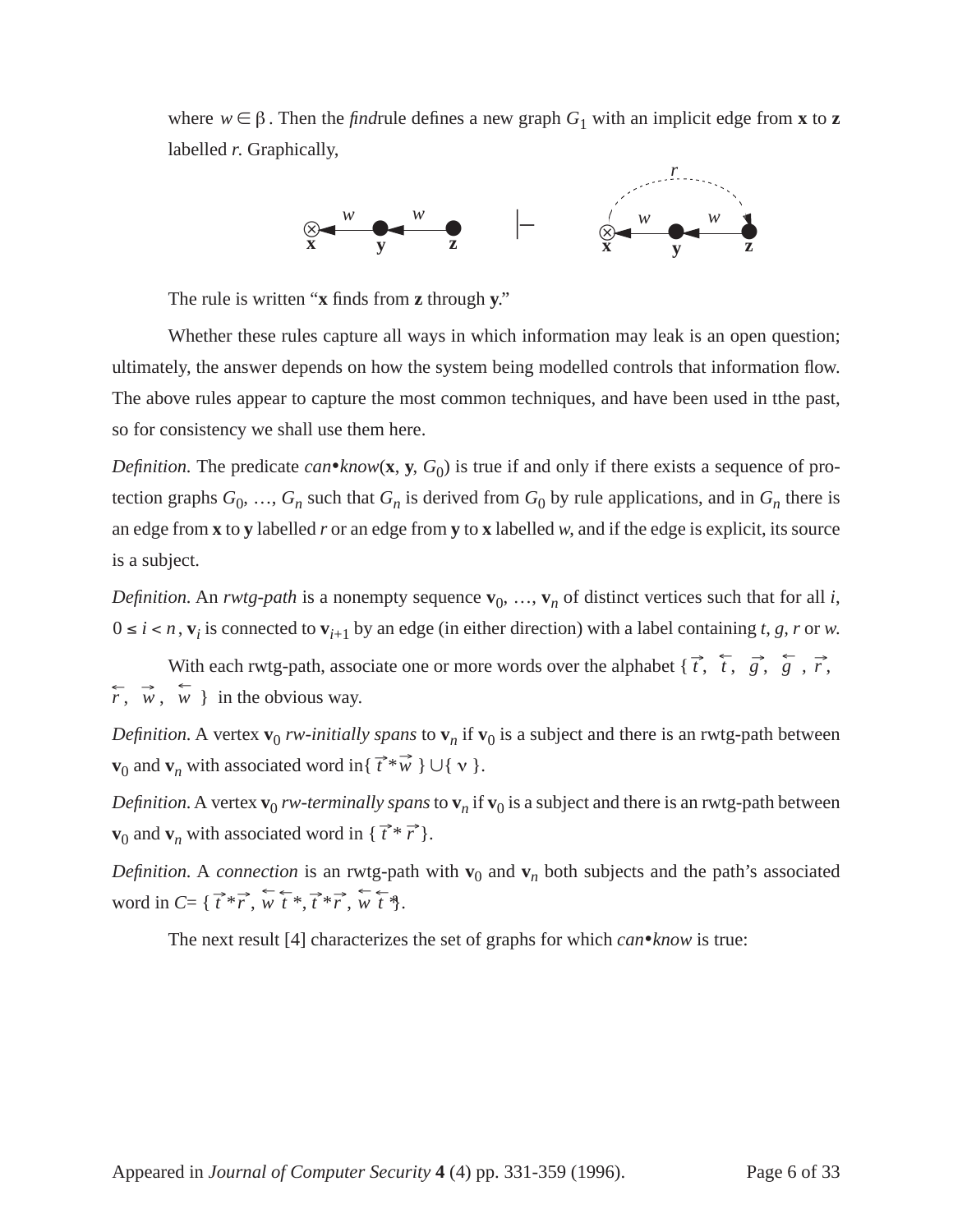*Theorem 3.* [4] The predicate  $can \cdot \text{know}(\mathbf{x}, \mathbf{y}, G_0)$  is true if and only if there exists a sequence of subjects  $\mathbf{u}_1, \ldots, \mathbf{u}_n$  in  $G_0$  ( $n \ge 1$ ) such that the following conditions hold:

- (3.1)  $\mathbf{u}_1 = \mathbf{x}$  or  $\mathbf{u}_1$  rw-initially spans to **x**;
- (3.2)  $\mathbf{u}_n = \mathbf{y}$  or  $\mathbf{u}_n$  rw-terminally spans to **y**;
- (3.3) for all *i*,  $1 \le i \le n$ , there is an rwtg-path between  $\mathbf{u}_i$  and  $\mathbf{u}_{i+1}$  with associated word in  $B \cup C$ .

*Lemma 4*. [2] If two subjects **x** and **y** in  $G_0$  are connected by a bridge, then  $can \cdot \textit{know}(\mathbf{x}, \mathbf{y}, G_0)$  and *can*•*know*( $\mathbf{y}, \mathbf{x}, G_0$ ) are true.

*Lemma 5*. [2] Let a subject **x** be connected by a bridge to another subject **y**. If either **x** or **y** does not act, no sequence of graph transformations can add an implicit or explicit edge from **x** to **y**.

*Lemma 6*. [4] If two subjects **x** and **y** in  $G_0$  are connected by a connection, then  $can \cdot \textit{know}(\mathbf{x}, \mathbf{y}, G_0)$ is true.

*Definition.* The predicate *can*•*snoop*( $\bf{x}$ ,  $\bf{y}$ ,  $G_0$ ) is true if and only if *can*•*steal*( $r$ ,  $\bf{x}$ ,  $\bf{y}$ ,  $G_0$ ) is true or there exists a sequence of graphs and rule applications  $G_0 \mid_{p_1} \ldots \mid_{p_n} G_n$  for which all of the following conditions hold:

- (a) there is no explicit edge from **x** to **y** labelled *r* in  $G_0$ ;
- (b) there is an implicit edge from **x** to **y** labelled *r* in  $G_n$ ; and
- (c) neither **y** nor any vertex directly connected to **y** in  $G_0$  is an actor in a grant rule or a *de facto* rule resulting in an (explicit or implicit) read edge with **y** as its target.

*Theorem 7.* [2] For distinct vertices **x** and **y** in a protection graph  $G_0$  with explicit edges only, the predicate  $can \cdot \text{snoop}(\mathbf{x}, \mathbf{y}, G_0)$  is true if and only if  $can \cdot \text{stead}(r, \mathbf{x}, \mathbf{y}, G_0)$  is true or all of the following conditions hold:

- (7.1) there is no edge from **x** to **y** labelled *r* in  $G_0$ ;
- (7.2) there is a subject vertex  $w_1$  such that  $w_1 = x$  or  $w_1$  rw-initially spans to  $x$  in  $G_0$ ;
- (7.3) there is a subject vertex  $w_n$  such that  $w_n \neq y$ , there is no edge labelled *r* from  $w_n$  to y in  $G_0$ , and  $w_n$  rw-terminally spans to **y** in  $G_0$ ; and
- (7.4) *can•know*( $\mathbf{w}_1$ ,  $\mathbf{w}_n$ ,  $G_0$ ) is true.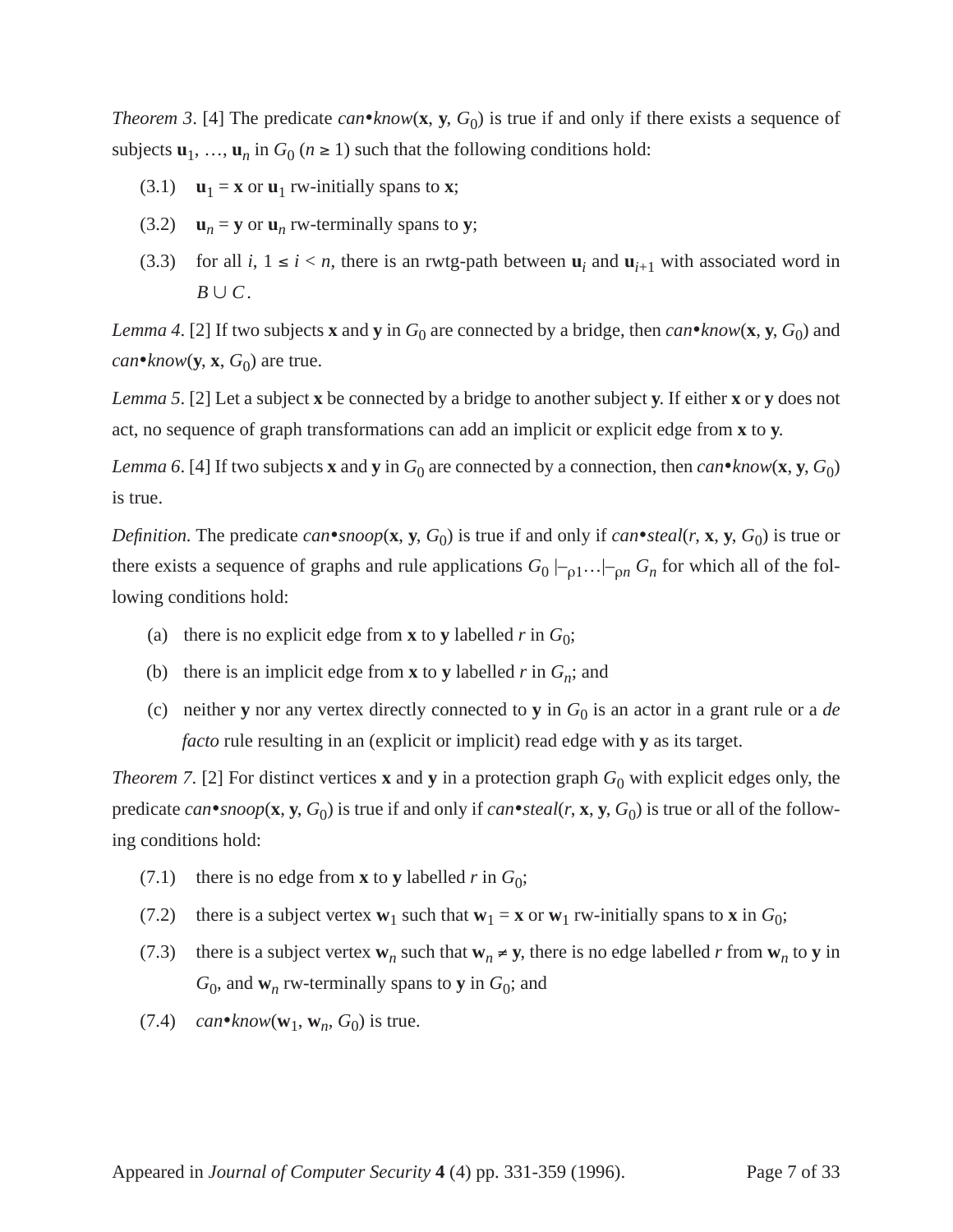#### **3. Conspiracy in a Single-Path Graph**

Given that we can determine whether knowing (that is, the sharing of information) is possible in a Take-Grant graph, how many vertices must cooperate in the sharing? The answer to this question will give us an answer to a more interesting one involving snooping, namely how many *actors* are necessary to steal information.

Before we tackle these questions in all their generality, let us restrict our attention for the remainder of this section to a specific type of graph. Let *G* be a graph with vertices **x**, **y**, with *can*•*know*(**x**, **y**, *G*) true, and containing only those vertices and edges needed to witness this predicate. Thus, *G* is composed of the vertices and edges of the path along which information is to be propagated or rights transferred. Let the set of (subject and object) vertices

$$
V = \{ z_i | x = z_0, z_1, ..., z_m, y = z_{m+1} \}
$$

Clearly each edge  $\mathbf{z}_i \mathbf{z}_{i+1}$ , where  $\{ \mathbf{z}_i, \mathbf{z}_{i+1} \} \subseteq V$ , is an rwtg-path of length 1; as  $can \cdot \text{know}(\mathbf{x}, \mathbf{y}, G)$ holds, there are subject vertices  $\mathbf{v}_i$ ,  $0 \le i \le n \le m$ , in this set. Consider the rwtg-paths between these subjects; by Theorem 3, the words associated with these paths are in  $B \cup C$ , if **y** is not a subject then there is an rw-terminal span from a subject  $v_n$  to y, and if x is not a subject, then there is an rw-initial span from  $v_0$  to **x**.

The following definitions capture the notion of the "reach" of a vertex:

*Definition.* A *terminal access set*  $T(y)$  is defined as the set containing **y** and all vertices to which **y** terminally or rw-terminally spans.

*Definition.* An *initial access set I*(**y**) is defined as the set containing **y** and all vertices to which **y** initially or rw-initially spans.

Here,  $T(y)$  is the maximal set of vertices from which **y** can obtain information, and  $I(y)$  is the maximal set of vertices to which **y** can pass rights or information. Note that these sets are not necessarily identical, because while a bridge between subjects allows the symmetrical transfer of rights, a connection allows only a one-way transfer of information. This adds significant complexity to the conspiracy problem.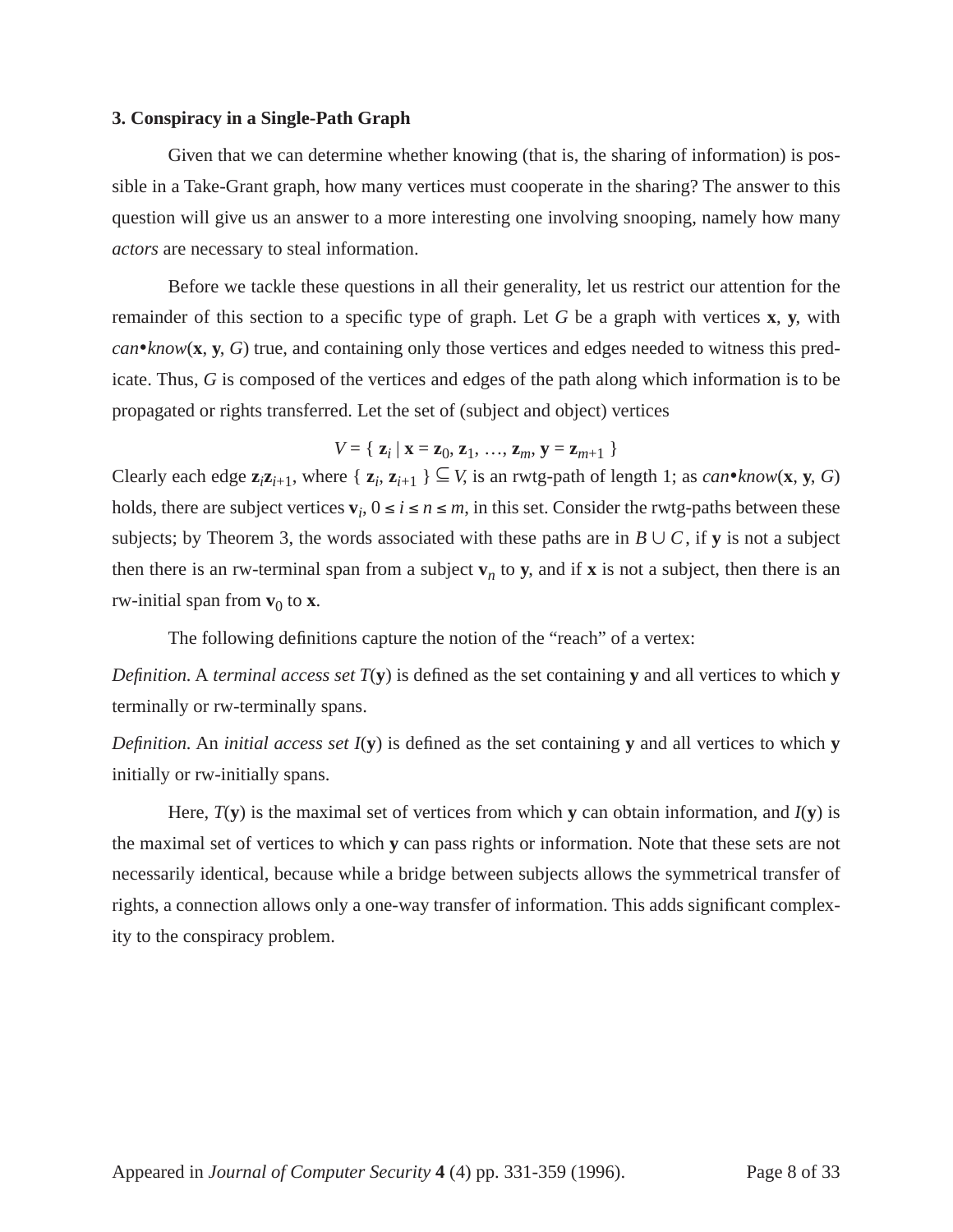*Definition.* A subject **x** is an *information gate* if any one of the following conditions holds:

- (i)  $\mathbf{x} = \mathbf{v}_0$ , the only word associated with the edge  $\mathbf{v}_0 \mathbf{v}_1$  is  $\overleftarrow{g}$  or  $\overleftarrow{t}$  and there are no other edges incident to **x**;
- (ii)  $\mathbf{x} = \mathbf{v}_i$ , there are exactly two edges incident upon **x**, and the word associated with the path  $\mathbf{v}_{i-1}\mathbf{v}_i\mathbf{v}_{i+1}$  is in the set{  $\overrightarrow{t}$ ,  $\overrightarrow{g}$ ,  $\overrightarrow{g}$ ,  $\overrightarrow{t}$  w,  $\overrightarrow{g}$  w,  $\overrightarrow{r}$ ,  $\overrightarrow{r}$   $\overrightarrow{g}$  }; or
- (iii)  $\mathbf{x} = \mathbf{v}_{n+1}$ , the only word associated with the edge  $\mathbf{v}_n \mathbf{v}_{n+1}$  is  $\overrightarrow{g}$  or  $\overrightarrow{t}$ , and there are no other edges incident to **x**.

For an information gate **x**,  $T(x) = I(x) = \{x\}$ . The idea is that information can be passed into an information gate, or out of an information gate, without the gate taking any action, but in order for information to be passed through a gate (that is, both in and out), the information gate must be active in a rule application. Note that the information gate need *not* apply the rule; if it does not, it must then be a subject in a *de facto* rule, because unless the subjects shown in those rules act, information cannot flow along the implicit edge. This is a subtlety not evident when dealing with conspiracies in graphs using only *de jure* rule sets, and although the information gate is analogous to a *sink* in [14], the difference in definition is substantial and reflects the difference between information and rights transfer.

*Definition.* An *access set cover for a protection graph* G *with foci*  $\mathbf{v}_1, \ldots, \mathbf{v}_n$  is a family of sets  $I(\mathbf{v}_1)$ ,  $T(\mathbf{v}_1), \ldots, I(\mathbf{v}_n), T(\mathbf{v}_n)$  where for  $2 \le i \le n$ , there exists  $a_j \le n$  such that  $\{\mathbf{v}_{i-1}, \mathbf{v}_i\} \subseteq I(\mathbf{v}_j) \cup T(\mathbf{v}_j)$ . Clearly, this family is a covering set for *G*. If the cover minimizes *n* over all possible access set covers, it is said to be a *minimal* cover.

Notice that the set of actors needed to implement *can*•*know* generates a cover for *G*. In fact, *Lemma 8.* A minimal set of actors  $\mathbf{v}_1, \ldots, \mathbf{v}_n$  in a sequence of rule applications producing a witness to *can*•*know*(**x**, **y**, *G*) generates an access set cover for *G*.

*Informal Proof:* If this lemma is false, there is a set of actors in a witness to *can*•*know*(**x**, **y**, *G*) which does not produce an access set cover for  $G$ . Let  $\mathbf{v}_k$  be one vertex not in any element of the access set cover. Then neither information nor rights is transferred through  $\mathbf{v}_k$ , and hence it can be deleted from the set of actors, showing that set is not minimal.

*Proof:* Let  $\rho_1$ , …,  $\rho_m$  be a set of rules required for a minimal set of actors  $\mathbf{v}_1$ , …,  $\mathbf{v}_n$  to produce a witness to *can*•*know*(**x**, **y**, *G*). Without loss of generality we may take  $\rho_1$ , …,  $\rho_m$  to be the shortest sequence of rule applications for that particular set of actors. Let the access sets  $I(\mathbf{v}_1), T(\mathbf{v}_1), \ldots,$  $I(\mathbf{v}_n)$ ,  $T(\mathbf{v}_n)$  with foci  $\mathbf{v}_1, \ldots, \mathbf{v}_n$  be defined on G. Suppose  $\mathbf{z} \notin I(\mathbf{v}_i)$  and  $\mathbf{z} \notin T(\mathbf{v}_i)$  for all *i*. By The-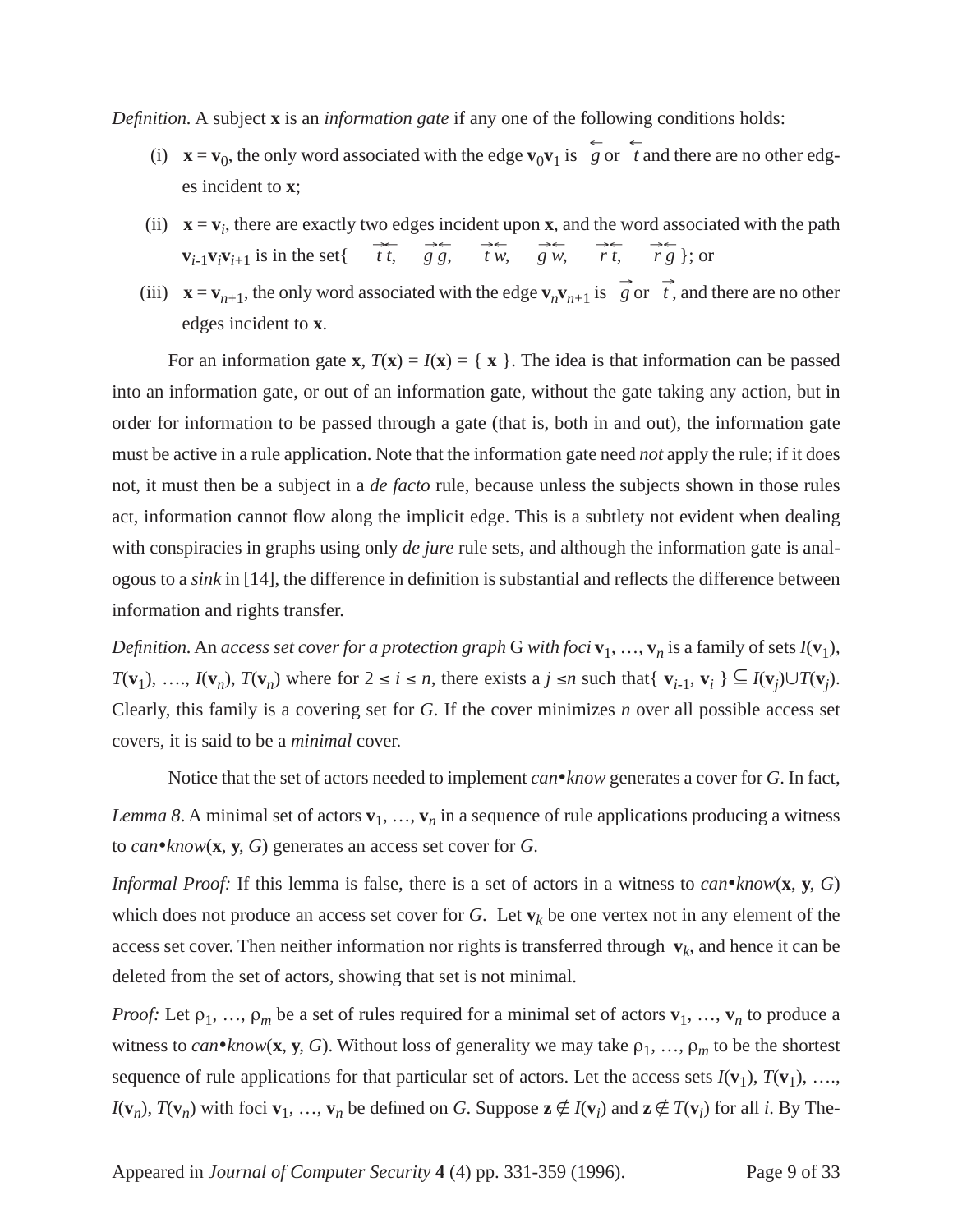orem 3 and the definition of *T*, no actor can receive information from **v***<sup>i</sup>* , and by definition of *I*, **z** cannot pass on information from any other actor; hence **z** and its incident edges may be deleted without affecting rules  $\rho_1, \ldots, \rho_m$ . But this violates condition (3.3) of Theorem 3, as the graph is no longer connected, which in turn means that *can*•*know*(**x**, **y**, *G*) is false. This contradicts the initial assumption that  $can \cdot \text{know}(\mathbf{x}, \mathbf{y}, G)$  is true. This proves the claim.

We next make formal our claim that information gates must act for information to be passed along their incident edges.

*Lemma 9*. If vertex  $\mathbf{v}_i$  is an information gate, and in a witness to  $can \cdot \text{k}now(\mathbf{x}, \mathbf{y}, G)$  an explicit or implicit edge is constructed between some vertex  $\mathbf{v}_k$ ,  $k < i$ , and another vertex  $\mathbf{v}_l$ ,  $i < l$ , then the vertex  $\mathbf{v}_i$  must be an actor.

*Informal argument:* Assume the witness is the shortest witness to*can*•*know*(**x**, **y**, *G*) . The vertex **v***<sup>i</sup>* cannot be involved in a *de jure* rule, nor in a *de facto* rule, and hence can be deleted from the witness and the set of actors. This contradicts the assumption that the witness is the shortest one.

*Proof:* We demonstrate this for the case of  $\mathbf{v}_i$ 's incident edges being  $\overrightarrow{t}$  and  $\overleftarrow{r}$ ; the proof for the other cases is similar. (The Appendix contains some useful witnesses, and proof of inability to supply other witnesses, for these proofs.)

First, by condition (3.3) of Theorem 3,  $\mathbf{v}_i$  must be a subject, for if not,  $can \cdot know(\mathbf{x}, \mathbf{y}, G)$  is false because the paths through that information gate are neither bridges nor connections. So, assume  $\mathbf{v}_i$  is not an actor, and consider the effects of this on a set of rule applications  $\rho_1, \ldots, \rho_m$  required for a minimal set of actors to produce a witness showing that *can*•*know*(**x**, **y**, *G*) holds. Without loss of generality we take  $\rho_1, \ldots, \rho_m$  to be the shortest sequence of rule applications for that particular set of actors.

No rule is of the form "**z** takes ( $\alpha$  to **y**) from  $\mathbf{v}$ <sup>"</sup> for any **z** in *G*, since  $\mathbf{v}$ <sub>i</sub> has no edges going from it to any other  $\mathbf{v}_i \in V$ , and by the nature of the *de jure* rules can never be assigned any. As the number *m* of rules applied is minimal, no rules of the form "**z** takes (*t* to **v***<sup>i</sup>* ) from **y**" or "**v***i*-1 grants (*t* to **v***<sup>i</sup>* ) to **z**" for any vertex **z** in *G* are ever executed since the *t* right so assigned could not be used. Hence no *de jure* rule involves **v***<sup>i</sup>* .

Now consider the *de facto* rules. Clearly, only information passing through  $v_i$  is relevant; hence, information will never be written into  $v_i$  and not later read (because then the rule could be deleted, contradicting the minimality of *m*), or read before any information is written into it (which makes sense only if  $\mathbf{v}_i = \mathbf{v}_{n+1}$ , in which case there are two incident edges to  $\mathbf{v}_{n+1}$ , and so it is not an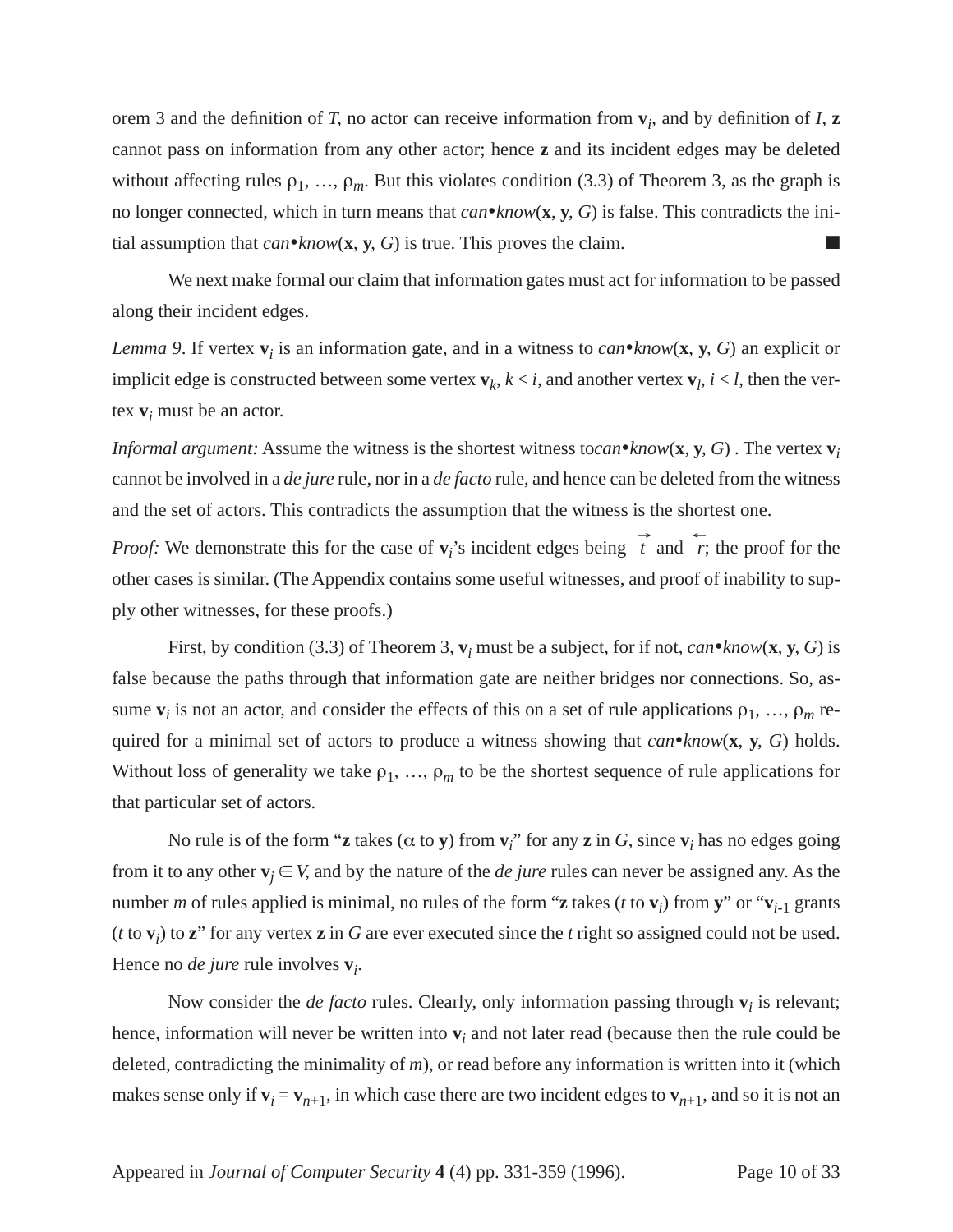information gate, contradiction). The post, pass, and find rules could not be used as  $\mathbf{v}_i$  has no incident write edges, and the spy rule could not be used because  $v_i$  would have to act, contradicting assumption. Hence no *de facto* rule involves **v***<sup>i</sup>* .

Combining these, if  $\mathbf{v}_i$  is not an actor, it and its incident edges can be deleted from  $G$ ; but this contradicts the minimality of  $m$ . This proves the lemma.

With these two lemmata we are able to obtain a lower bound on the number of actors needed to share information.

*Theorem 10*. Let 2*k* be the number of access sets in a minimal cover of *G*, and let *l* be the number of information gates. Then *k*+*l* actors are necessary to produce a witness to *can*•*know*.

*Informal argument:* The focus of each (initial and terminal) access set can obtain (or pass on) information or rights to those vertices in that access set. The information gates must act to pass information along. Hence the number of actors needed is the sum of the number of access set foci and the number of information gates.

*Proof:* Let  $\rho_1$ , …,  $\rho_m$  be a set of rules required for a minimal set of actors  $\mathbf{v}_1$ , …,  $\mathbf{v}_n$  to produce a witness to *can*•*know*. Without loss of generality we take  $\rho_1, \ldots, \rho_m$  to be the shortest sequence of rule applications for that particular set of actors. Let the access sets  $I(\mathbf{v}_1), T(\mathbf{v}_1), \ldots, I(\mathbf{v}_n), T(\mathbf{v}_n)$ with foci  $\mathbf{v}_1, \ldots, \mathbf{v}_n$  be defined on *G*. By Lemma 8,  $I(\mathbf{v}_1), T(\mathbf{v}_1), \ldots, I(\mathbf{v}_n), T(\mathbf{v}_n)$  at least cover *G*. Without loss of generality, take the vertices  $\mathbf{v}_1, \ldots, \mathbf{v}_l$  to be the information gates. By Lemma 9, every one of these must be an actor. Then each of  $I(\mathbf{v}_1)$ ,  $T(\mathbf{v}_1)$ , ...,  $I(\mathbf{v}_l)$ ,  $T(\mathbf{v}_l)$  is a singleton set, and its focus is a member of its adjacent access sets. Thus the other access sets  $I(\mathbf{v}_{l+1}), T(\mathbf{v}_{l+1}), \ldots$ *I*( $\mathbf{v}_{l+k}$ ),  $T(\mathbf{v}_{l+k})$  (where  $k + l = n$ ) constitute an access set cover for *G*, and their foci must also be actors. This proves the theorem.  $\blacksquare$ 

To derive an upper bound we shall find two more results useful:

*Lemma 11*. Let  $I(\mathbf{v}_1)$ ,  $T(\mathbf{v}_1)$ , ...,  $I(\mathbf{v}_n)$ ,  $T(\mathbf{v}_n)$  be a minimal set access cover for  $G_0$  ordered by increasing indices of **v** (that is, along the path from **x** to **y**). If  $can \cdot \text{k}now(\mathbf{v}_{i+1}, \mathbf{y}, G)$  is true, then for some index *m* there exists a graph  $G_m$  such that  $can \cdot know(v_i, y, G)$  is true and all rules in the derivation sequence  $G_0 \models^* G_m$  are initiated by  $\mathbf{v}_i$ ,  $\mathbf{v}_{i+1}$ , and perhaps  $\mathbf{z} = T(\mathbf{v}_i) \cap I(\mathbf{v}_{i+1})$ .

*Proof:* Recall that we are assuming throughout this section that *can*•*know*(**x**, **y**, *G*) is true. Consider the spans to **z** from  $\mathbf{v}_i$  and  $\mathbf{v}_{i+1}$ . By the series of witnesses presented in the Appendix, in all cases the vertices acting in the rule applications witnessing  $can \cdot \text{k}now(\mathbf{x}, \mathbf{y}, G)$  are  $\mathbf{v}_i$ ,  $\mathbf{v}_{i+1}$ , and occasionally  $z$ .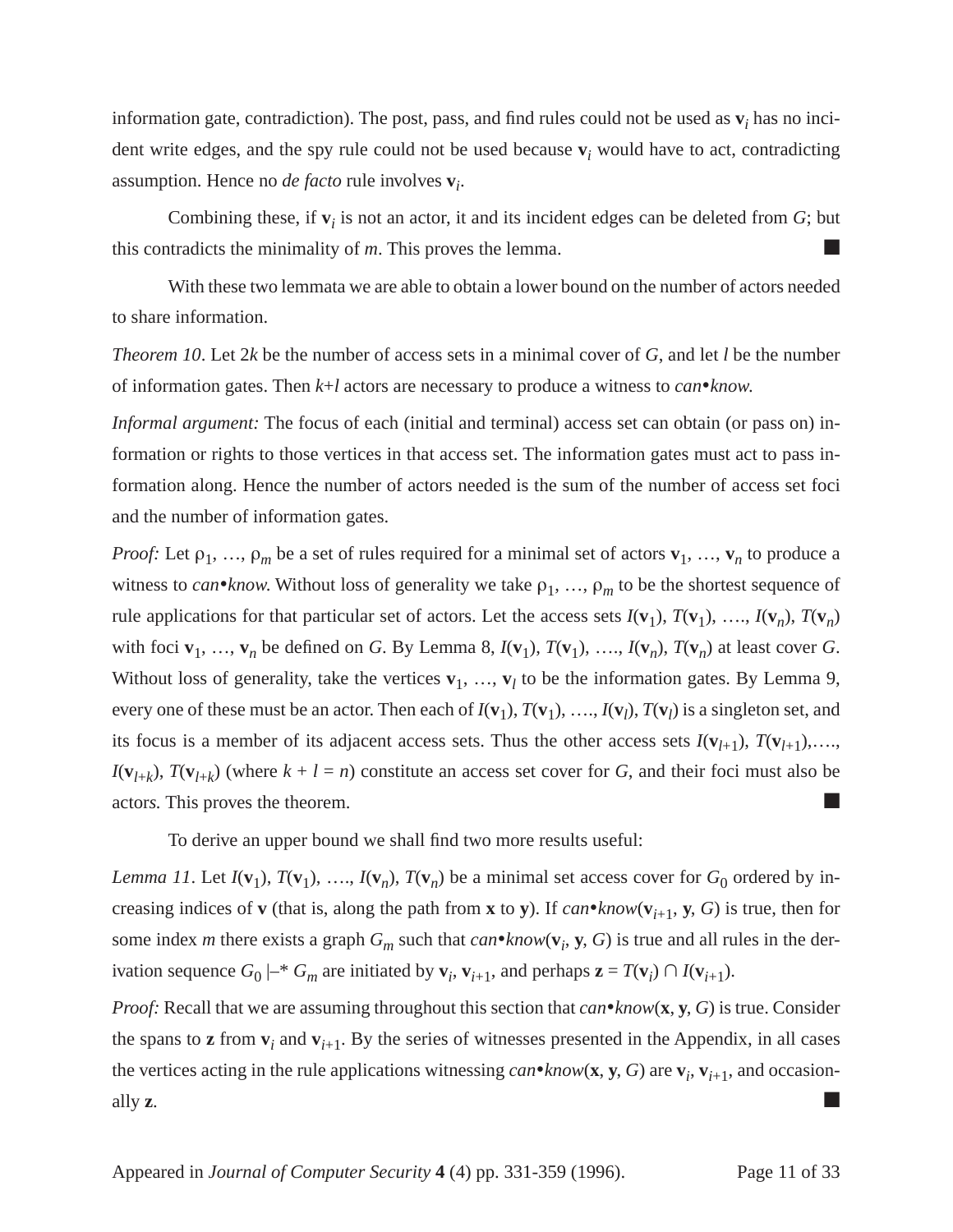*Corollary 12.* For adjacent access sets, information can be transferred from  $\mathbf{v}_i$  to  $\mathbf{v}_{i+1}$  with no other actors unless there are consecutive edges with their only associated word in the set  $\{\begin{array}{r}\rightarrow\leftarrow\quad g g,$ *gg*,

→← *t w*, →←  $g w$ ,  $r t$ ,  $\overrightarrow{rr}$ ,  $\overrightarrow{rg}$  }; in this case additional actions performed by  $\mathbf{z} = T(\mathbf{v}_i) \cap I(\mathbf{v}_{i+1})$  are sufficient.

*Proof:* By inspection of the witnesses to the preceding lemma.

We can now use these two results to obtain an upper bound on the number of vertices which must act to share information:

*Theorem 13.* Let  $\mathbf{v}_1, \ldots, \mathbf{v}_k$  be foci of an access set cover of *G* and let *G* have *l* information gates. Then *k+l* actors suffice to generate an (implicit or explicit) read edge from **x** to **y** in *G*.

*Informal argument:* For  $\mathbf{v}_1$  to pass information to **x**, and  $\mathbf{v}_k$  to obtain information from **y**, both  $\mathbf{v}_1$ and  $\mathbf{v}_k$  must act; **x** and **y** will need to act also if they are information gates. Each focus will need to act to pass information along, as will information gates. Summing these numbers gives the desired result.

*Proof:* Let  $I(\mathbf{v}_1)$ ,  $T(\mathbf{v}_1)$ , ….,  $I(\mathbf{v}_k)$ ,  $T(\mathbf{v}_k)$  be a minimal set access cover for  $G_0$  with vertices  $\mathbf{x} \in I(\mathbf{v}_1)$ and  $y \in T(v_k)$ . Consider first y and  $v_k$ . Three cases arise:

- $\mathbf{v}_k = \mathbf{y}$ . Then *can*•*know*( $\mathbf{v}_k$ ,  $\mathbf{y}$ ,  $G$ ) is trivially true.
- $\mathbf{v}_k$  terminally spans to **y**. By condition (3.3) of Theorem 3, this means **y** is a subject, so apply Lemma 4 to get the desired result. Note that **y** is an information gate in this case.
- $\mathbf{v}_k$  rw-terminally spans to **y**. Apply the take rule repeatedly to get an explicit edge; this gives the desired result.

In all cases where  $can \cdot \cdot \cdot \cdot$ *know*( $\mathbf{v}_k$ ,  $\mathbf{y}$ ,  $G$ ) is true, the only actors are the focus of  $T(\mathbf{v}_k)$  and, possibly, the vertex **y**; in addition, **y** acts only if it is an information gate. Applying Corollary 12 inductively, we have that whenever  $can \cdot \cdot know(\mathbf{v}_i, \mathbf{y}, G)$  is true for  $i = 1, ..., k$ , the only actors are the foci of the relevant access sets and the information gates. So, we now consider how information is transferred from  $v_1$  to **x**. Again, three cases arise:

- $\mathbf{v}_1 = \mathbf{x}$ . We are done.
- $v_1$  initially spans to **x**. By condition (3.3) of Theorem 3, this means **x** is a subject, so apply Lemma 4 to get the desired result. Again, **x** is an information gate in this case.
- **v**1 rw-initially spans to **x**. Apply the take rule repeatedly to get an explicit write edge; then  $\mathbf{v}_1$  applies the post rule to obtain the desired result.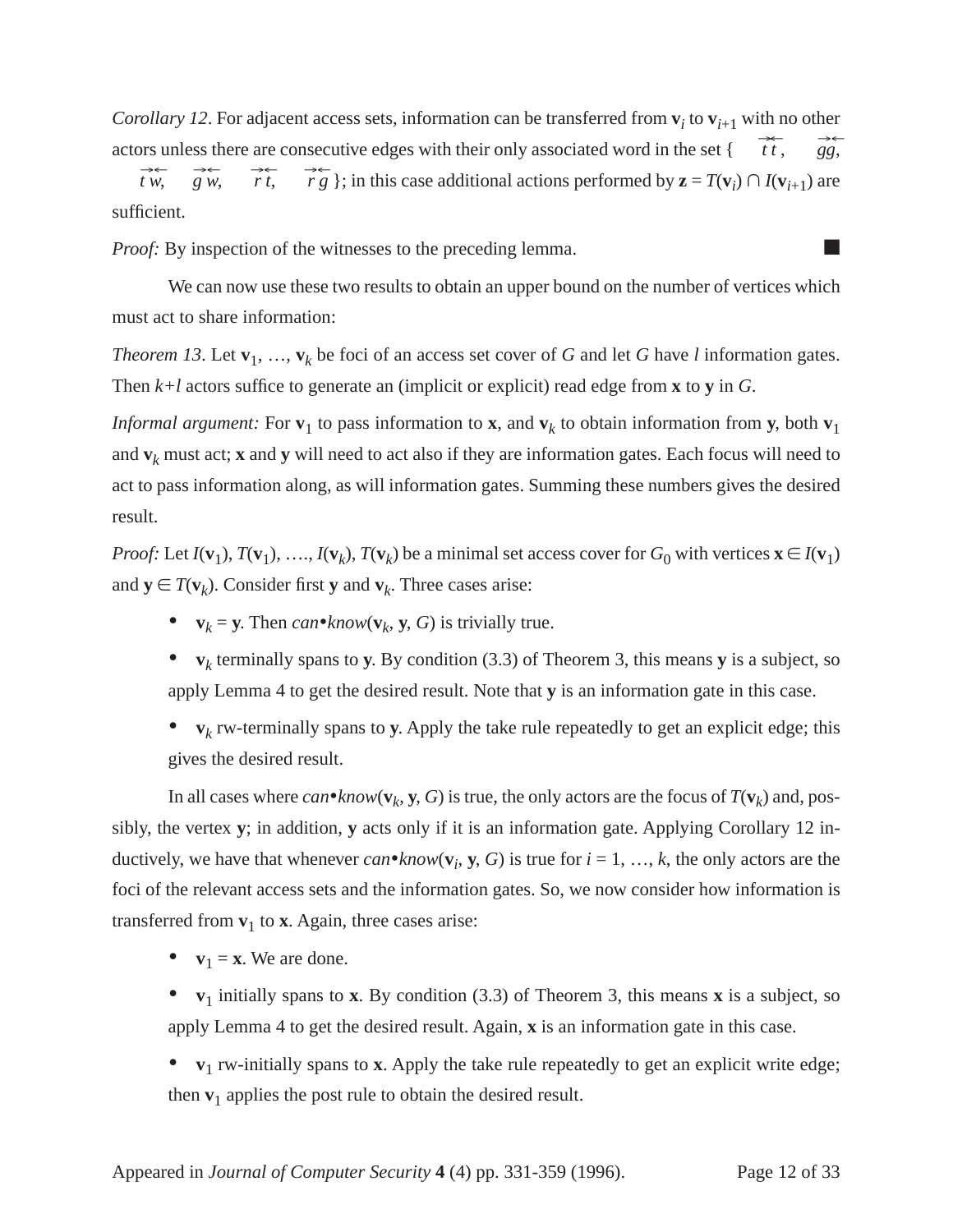

Figure 1. Sample Take-Grant protection graph demonstrating conspiracy in a single path graph.

Again, notice the only actors are the foci of the access sets and (where present) the information gates. This proves the claim.

As one would expect, these bounds are similar to the ones on the number of conspirators necessary and sufficient to steal rights. The difference lies in the definitions of "access set" and "information gate;" these include at least as many vertices in the *can*•*snoop* case as in the *can*•*steal* case. However, given a specific protection graph, computing the numbers *k* and *l* is of complexity comparable to the complexity of computing them in the *can*•*steal* case, since only a small number of new conditions in the definitions of "access set" and "information gate" must be tested.

At this point, let us take stock of what we have done by working a simple example. Consider the protection graph G in Figure 1.. Taking  $\mathbf{u}_1 = \mathbf{p}$ ,  $\mathbf{u}_2 = \mathbf{x}$ ,  $\mathbf{u}_3 = \mathbf{z}$ , and  $\mathbf{u}_4 = \mathbf{s}$ , we see that the predicate *can*•*know*(**p**, **q**, *G*) is true by Theorem 3. (Incidentally, so is *can*•*snoop*(**p**, **q**, *G*); in the conditions to Theorem 7, take  $\mathbf{x} = \mathbf{x}' = \mathbf{p}$ ,  $\mathbf{y}' = \mathbf{z}$ , and  $\mathbf{y} = \mathbf{q}$ .) The graph is a single path graph of the variety we have been discussing, since information flows from **p** to **q** along the (sole) path between them. The following witness to *can*•*know*(**p**, **q**, *G*) demonstrates this:

- (1) **z** takes (*r* to **q**) from **s**.
- (2) **x** grants (*r* to **y**) to **p**.
- (3) **p** and **z** use the post rule through **y** to add an implicit edge from **p** to **z**.
- (4) **p** and **z** use the spy rule to obtain an implicit *r* edge from **p** to **q** through **z**.

In this graph, the only information gate is **p** (by condition (i) of the definition of information gate). The access sets of the four subjects are:

| $I(\mathbf{p}) = \{ \mathbf{p} \}$ $T(\mathbf{p}) = \{ \mathbf{p} \}$ |                                         | $I(\mathbf{z}) = \{ \mathbf{y}, \mathbf{z} \}$ | $T(z) = \{ q, s, z \}$ |
|-----------------------------------------------------------------------|-----------------------------------------|------------------------------------------------|------------------------|
|                                                                       | $I(x) = \{ p, x \}$ $T(x) = \{ x, y \}$ | $I(s) = \{ s \}$                               | $T(s) = \{ q, s \}$    |

It is clear that these four access sets form a cover for  $G$ ; it is equally clear that the sets  $I(\mathbf{x})$ , *T*(**x**), *I*(**z**), and *T*(**z**) form a minimal access set cover for *G*. Applying Theorem 10,  $k = 2$  and  $l = 1$ ,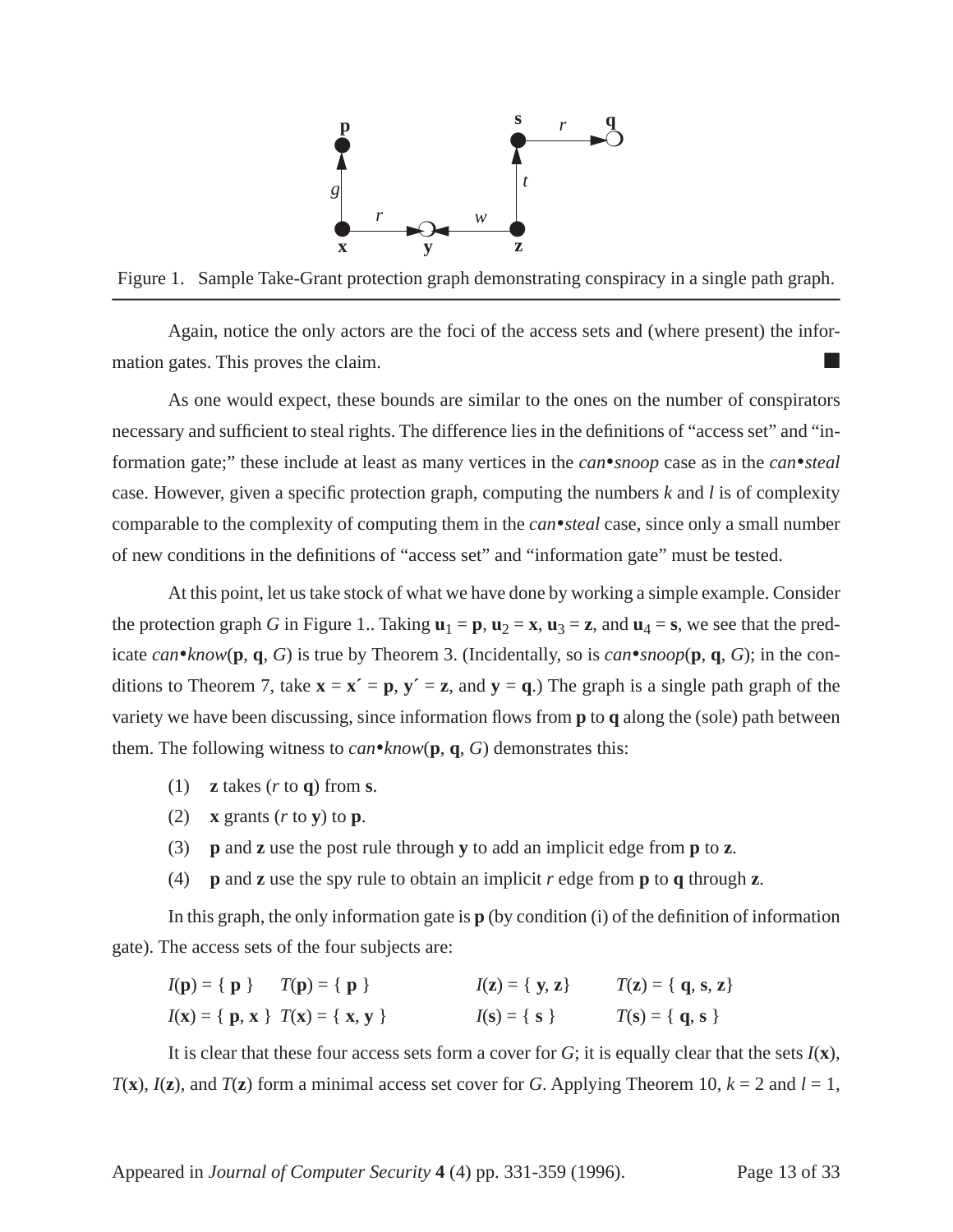so a minimum of 3 actors are necessary for information to flow from **p** to **q**; similarly, by Theorem 13, 3 actors are sufficient. This agrees exactly with the witness presented above, which in fact used a minimal number of actors (**p**, **x**, and **z**).

# **4. Conspiracy in a General Graph**

In the previous section, we restricted our attention to graphs in which *can*•*know* is true, and the only edges in the graph were those along which either rights or information were transferred. We shall now ease the latter restriction, and consider any valid Take-Grant protection graph in which the predicate *can*•*know* is true. Our goal is to derive a bound on the number of actors needed to produce a witness to *can*•*know*. We shall take the approach suggested by [14], again with suitable modifications.

In order to do this, we shall develop an analogue to the protection graph called an *acting graph*. Basically, this graph will consist of vertices corresponding to access sets in the original graph with edges corresponding to paths along which the focus of each access set can pass information by acting alone (that is, no other subject will have to act in a rule application to help the first transmit the information). In other words, this graph connects all actors with other subjects to which they can pass, or from which they can receive, information.

Given a protection graph *G* with subject vertices  $\mathbf{v}_1, \ldots, \mathbf{v}_n$ , we need to generate an acting graph *G*  $\prime$  with vertices  $\mathbf{u}_1, \ldots, \mathbf{u}_n$ . Each  $\mathbf{u}_i$  has associated with it the access sets  $I(\mathbf{v}_i)$  and  $T(\mathbf{v}_i)$ . Consider now under what circumstances information can be passed from a member of one access set to a member of another.

Let **y** be a vertex in an access set with focus **x**. There are five reasons **y** may be in that set:

- $y = x$ ;
- **x** initially spans to **y**;
- **x** terminally spans to **y**;
- **x** rw-initially spans to **y**; or
- **x** rw-terminally spans to **y**.

Define the set  $\Delta$ (**x**, **x**<sup> $\prime$ </sup>) to be all vertices in *I*(**x**) ∩ *T*(**x**<sup> $\prime$ </sup>) *except* those vertices **y** which are information gates and the only reason **y** is in both  $I(x)$  and  $T(x')$  is that the words associated with the paths **xy** and **x´y** are those that make **y** an information gate. This means the set ∆ includes only those vertices to which the foci can pass information (or from which they can receive information) with the foci being the only actors.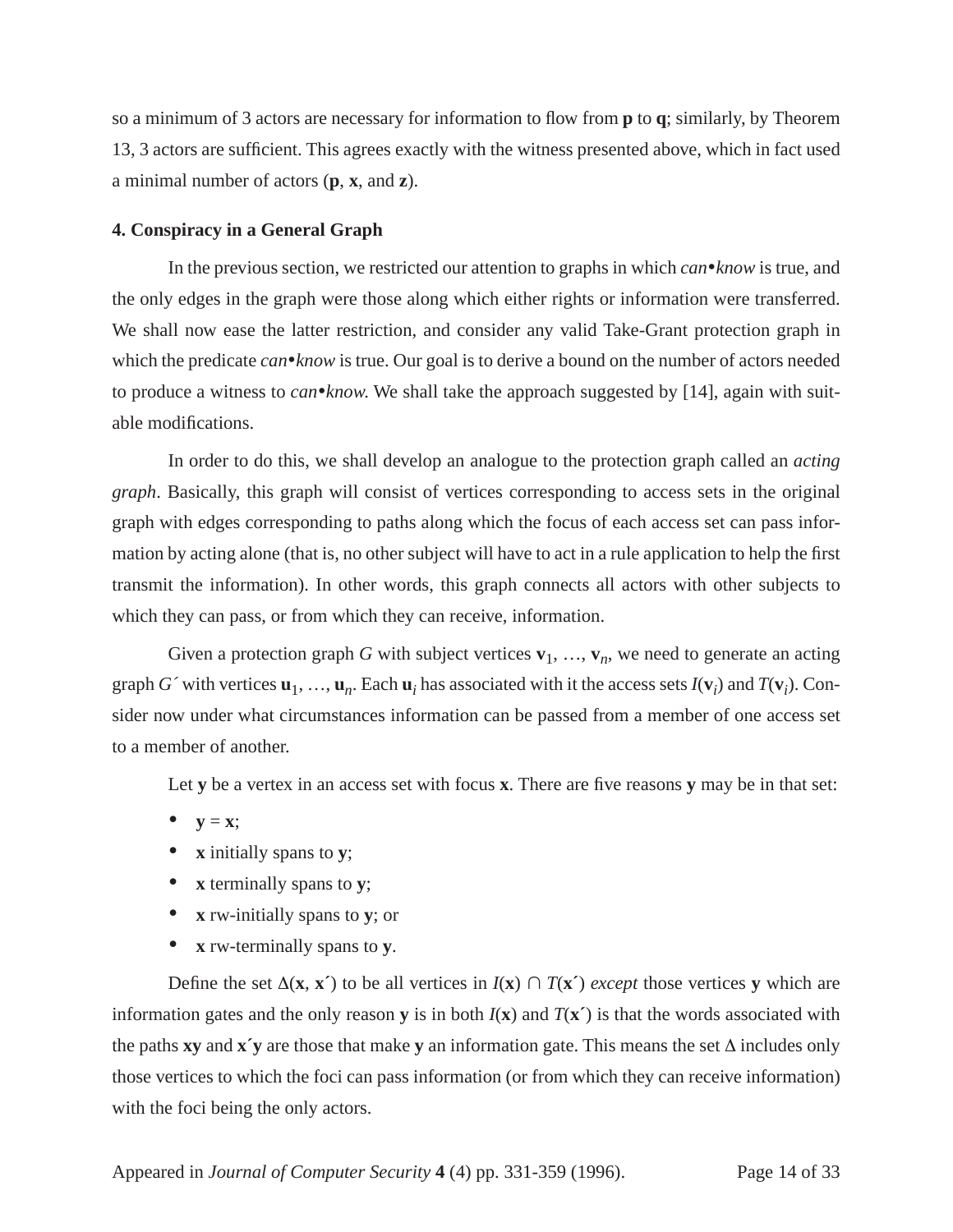To complete the construction of the acting graph  $G$   $\acute{,}$  we add a directed edge between  $\textbf{u}_i$  and **u**<sub>*j*</sub> when  $\Delta$ (**v**<sub>*i*</sub>, **v**<sub>*j*</sub>) ≠ ∅. (This corresponds to a bridge or connection existing between **v**<sub>*i*</sub> and **v**<sub>*j*</sub> in *G*.) We also define two special sets; let

$$
\mathbf{I}_{\mathbf{x}} = \{ \mathbf{u}_i \mid \mathbf{v}_i = \mathbf{x} \text{ or } \mathbf{v}_i \text{ rw-initially spans to } \mathbf{x} \}
$$

and

$$
\mathbf{T}_{\mathbf{y}} = \{ \mathbf{u}_i \mid \mathbf{v}_i = \mathbf{y} \text{ or } \mathbf{v}_i \text{ rw-terminally spans to } \mathbf{y} \}
$$

Since we intend to use the acting graph to derive a bound, we must first show that it accurately preserves the notion of sharing information.

*Theorem 14. can•* $know(x, y, G)$  *is true if and only if there is a path from some vertex*  $u_a \in I_x$  to some vertex  $\mathbf{u}_b \in \mathbf{T}_{\mathbf{v}}$ .

*Proof:*  $(\Rightarrow)$  Let  $\mathbf{v}_i$  be the vertex in *G* corresponding to the vertex  $\mathbf{u}_i$  in *G*<sup> $\prime$ </sup> (for *i* = 1, ..., *n*). We must consider two cases involving any vertex **z** in the definition of ∆ above.

First, we restrict **z** to being an object in  $T(\mathbf{v}_i) \cap I(\mathbf{v}_j)$ . Note that the subjects in *G* correspond to vertices in *G*, and the edges between the vertices in *G* correspond to words in  $B \cup C$  in *G*, along which information flows from  $\mathbf{v}_i$  to  $\mathbf{v}_j$ . So, applying Theorem 3, as  $can \cdot know(\mathbf{x}, \mathbf{y}, G)$  is true, some  $\mathbf{u}_a \in \mathbf{I}_x$  is connected to some  $\mathbf{u}_b \in \mathbf{T}_y$ .

Next, assume **z** is a subject in  $T(\mathbf{v}_i) \cap I(\mathbf{v}_j)$ . Let **z** be associated with  $\mathbf{u}_a$ . As **z** is a focus (since it is an information gate, and therefore the focus of an access set), it clearly has reason to be in *I*(**z**) and *T*(**z**); so {**z**}  $\subseteq \Delta$ (**v**<sub>*i*</sub>, **z**) and {**z**}  $\subseteq \Delta$ (**z**, **v**<sub>*j*</sub>). Hence, by construction of *G*<sup> $\cdot$ </sup>, there are paths between  $\mathbf{u}_i$  and  $\mathbf{u}_a$ , and  $\mathbf{u}_j$ , so there is still a path between  $\mathbf{u}_i$  and  $\mathbf{u}_j$  (going through  $\mathbf{u}_a$ ). Hence  $\mathbf{u}_i$  and **u***j* are connected.

(←) Assume there is a path from  $\mathbf{u}_a$  to  $\mathbf{u}_b$  with  $\mathbf{u}_a = \mathbf{u'}_1, \dots, \mathbf{u'}_n = \mathbf{u}_b$ . By construction,  $\mathbf{u}_{i+1}$  can pass information to  $\mathbf{u}_i$ , so by induction  $\mathbf{u}_a$  can receive information from  $\mathbf{u}_b$ . Also, as  $\mathbf{u}_b \in \mathbf{T_y}$ ,  $\mathbf{u}_b$  can obtain information from **y**, and as  $\mathbf{u}_a \in \mathbf{I}_{\mathbf{x}}$ ,  $\mathbf{u}_a$  can pass information to **x**. This means that  $\mathbf{can}\bullet\mathbf{k} \mathbf{now}(\mathbf{x},\mathbf{y},G)$  is true.

We may now state and prove the desired result.

*Theorem 15.* Let *n* be the number of vertices on the shortest path from an element  $\mathbf{u}_a \in \mathbf{I}_x$  to an element  $\mathbf{u}_b \in \mathbf{T}_v$  in an acting graph *G*<sup> $\dot$ </sup>. Then *n* actors are both necessary and sufficient to produce a witness to *can*•*know*(**x**, **y**, *G*).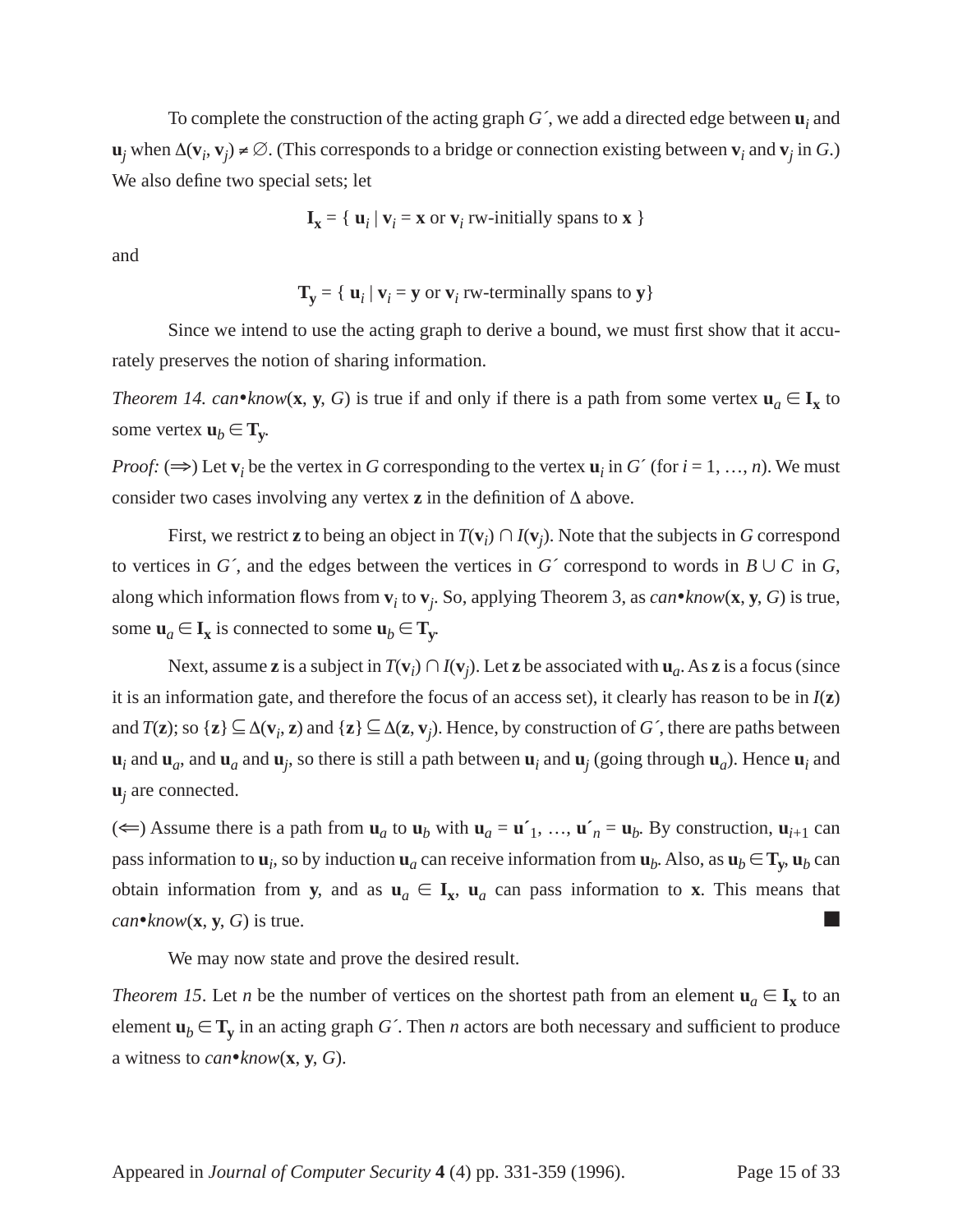*Proof:* (*Necessity*) Let  $\mathbf{u}_a = \mathbf{u}'_1, \dots, \mathbf{u}'_n = \mathbf{u}_b$  be vertices along a shortest path from  $\mathbf{u}_a$  to  $\mathbf{u}_b$ , and let  $\mathbf{v}'_i$  be the vertex in *G* corresponding to the vertex  $\mathbf{u}'_i$  in *G*<sup> $\prime$ </sup> (for *i* = 1, ..., *n*). If there exist only rwtgpaths in *G* from  $\mathbf{v}'_i$  to  $\mathbf{v}'_{i+1}$  (1 ≤ *i* < *n*), the  $\mathbf{v}'_i$  are foci of an access set cover for the path. By construction of *G*<sup> $\prime$ </sup> there are no information gates and if  $\mathbf{u}_a$  is not associated with **x**, then the subject associated with  $\mathbf{u}_a$  rw-initially or initially spans to **x**. A similar argument holds for  $\mathbf{u}_b$  and **y**. By Theorem 10, *n* actors are necessary.

Now suppose there is an (induced) path in *G´* that is not in *G*. Even though redundant rule applications may occur, clearly duplicated vertices along a span affect the claim only if they reduce the number of required actors. We show this is not possible by contradiction. Suppose that actors  $\mathbf{u'}_1, \ldots, \mathbf{u'}_{i-1}, \mathbf{u'}_{i+1}, \ldots, \mathbf{u'}_n$  could produce a witness. Then there is a vertex  $\mathbf{z} \in T(\mathbf{v}_{i-1}) \cap I(\mathbf{v}_{i+1})$ . As the  $\mathbf{u}'_i$  are on the shortest path, there is no path between  $\mathbf{u}'_{i-1}$  and  $\mathbf{u}'_{i+1}$ , so **z** is neither  $\mathbf{v}'_{i-1}$  nor **v**<sup> $\check{i}$ <sub>*i*+1</sub>, and further **z** ∉  $\Delta$ (**v**<sub>*i*-1</sub>, **v**<sub>*i*+1</sub>). Hence if **z** is an object, there is no word in *B* ∪ *C* between the</sup> vertices  $\mathbf{v}_{i-1}$  and  $\mathbf{v}_{i+1}$ , so *can*•*know* is false by Theorem 3, whence  $\mathbf{u'}_1, \ldots, \mathbf{u'}_{i-1}, \mathbf{u'}_{i+1}, \ldots, \mathbf{u'}_n$  cannot produce a witness. On the other hand, if **z** is a subject, it must be an information gate, in which case it must be an actor. In either case, the vertices  $\mathbf{u'}_1$ , …,  $\mathbf{u'}_{i-1}$ ,  $\mathbf{u'}_{i+1}$ , …,  $\mathbf{u'}_n$  cannot produce a witness without another vertex being added.

(*Sufficiency*) First, as **x** and **y** are distinct, and all the  $\mathbf{v}'_i$  corresponding to the  $\mathbf{u}'_i$  on the shortest path distinct, all spans between these vertices allow the appropriate sequence of rule applications exhibited in the Appendix to be applied, provided the foci of the access sets differ from their common elements. By inspecting the sequences, whenever a focus and a common element do coincide the rule whose application is prevented either provides a right already possessed, a right used in the subsequent rule application to acquire a right already possessed, or an implicit edge where one already exists. In these cases the rule application is unnecessary. Noting this, we need only induct on the spans corresponding to the edge of the shortest path using Lemma 11 to obtain the result. ■

In this section and the previous section, we very deliberately defined terms to capture the ability of a single node to pass information, or to prevent it from being passed; we then abstracted the instantiation of these terms to an acting graph. This is a generalization of Snyder's *conspiracy graph*, the derivation of which is similar but does not reflect information flows [14].

Let us apply these results to a simple protection graph. In Figure 2a, there are no information gates, and the access sets of the subjects are: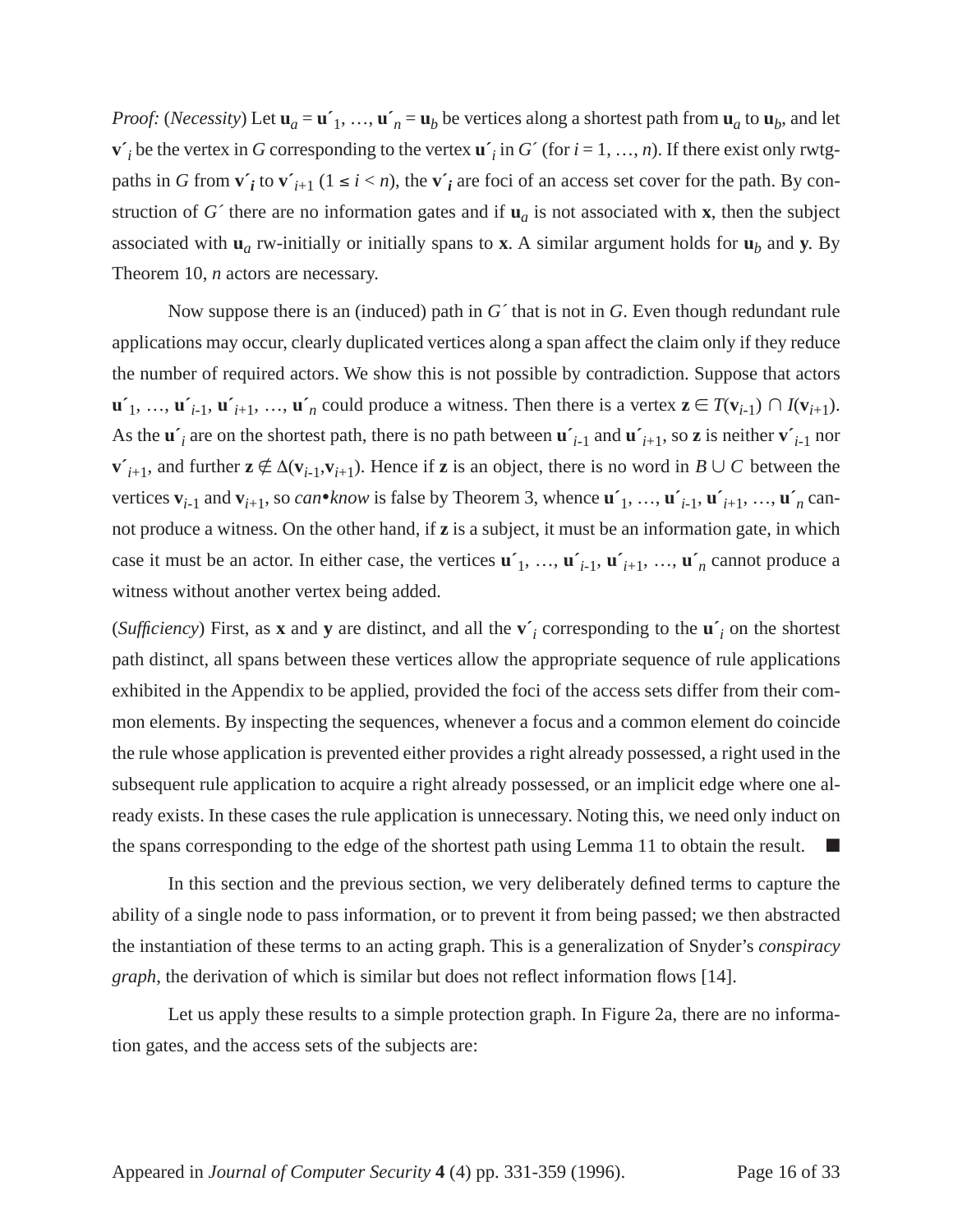

Figure 2a. A sample Take-Grant protection graph to demonstrate conspiracy in a general graph.



Figure 2b. The associated acting graph. For simplicity vertices are named as in the regular graph.

| $I(\mathbf{p}) = \{ \mathbf{p} \}$ | $T(p) = \{ p, a \}$                | $I(e) = \{ d, e, j \}$ | $T(e) = \{e, q\}$   |
|------------------------------------|------------------------------------|------------------------|---------------------|
| $I(b) = \{ a, b \}$                | $T(b) = \{ b \}$                   | $I(h) = \{ f, h \}$    | $T(h) = \{ h, i \}$ |
| $I(c) = \{ b, c \}$                | $T(c) = \{c, d\}$                  | $I(f) = \{ f \}$       | $T(f) = \{ f, s \}$ |
| $I(\mathbf{d}) = \{ \mathbf{d} \}$ | $T(\mathbf{d}) = \{ \mathbf{d} \}$ | $I(s) = \{ s \}$       | $T(s) = \{ s \}$    |

From these, we can construct ∆(**x**, **y**) for each pair of subjects **x** and **y**; the nonempty ones are:

| $\Delta(\mathbf{p}, \mathbf{b}) = \{ \mathbf{a} \}$ | $\Delta(\mathbf{d}, \mathbf{e}) = \{ \mathbf{d} \}$ |
|-----------------------------------------------------|-----------------------------------------------------|
| $\Delta(\mathbf{b}, \mathbf{c}) = \{\mathbf{b}\}\$  | $\Delta(h, f) = \{f\}$                              |
| $\Delta(c, d) = \{ d \}$                            | $\Delta(f, s) = \{ s \}$                            |
| $\Delta(c, e) = \{ d \}$                            |                                                     |

The resulting acting graph is shown in Figure 2b. By Theorem 3, *can*•*know*(**p**, **q**, *G*) is true (take  $n = 5$ ,  $\mathbf{x} = \mathbf{u}_1 = \mathbf{p}$ ,  $\mathbf{u}_2 = \mathbf{b}$ ,  $\mathbf{u}_3 = \mathbf{c}$ ,  $\mathbf{u}_4 = \mathbf{d}$ , and  $\mathbf{u}_5 = \mathbf{e}$ ). Also, in *G*<sup> $\prime$ </sup>,  $\mathbf{e} \in \mathbf{T}_q$  and  $\mathbf{p} \in \mathbf{I}_p$ , so some element of  $\mathbf{I}_p$  is connected to some element of  $\mathbf{T}_q$ . This illustrates Theorem 14.

The following sequence of rule applications is a witness to *can*•*know*(**p**, **q**, *G*):

- (1) **e** and **c** use the post rule through **d** to add an implicit read edge from **c** to **e**;
- (2) **c** uses the pass rule to add an implicit read edge from **b** to **e**;
- (3) **b** and **p** use the post rule through **a** to add an implicit read edge from **p** to **b**;
- (4) **p** and **b** use the spy rule to add an implicit read edge from **p** to **e**;
- (5) **p** and **e** use the spy rule to add an implicit read edge from **p** to **q**.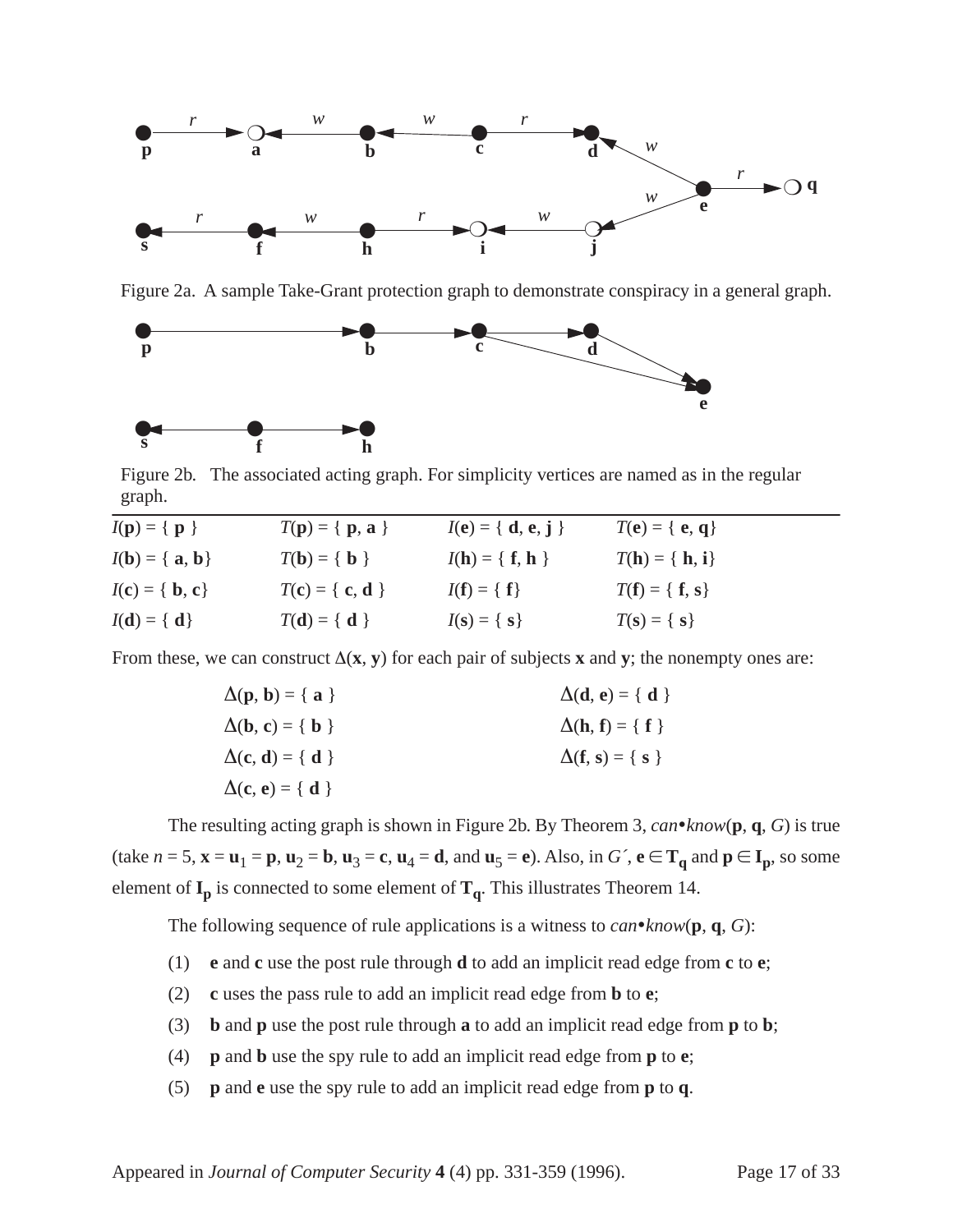Four vertices (**b**, **c**, **e**, and **p**) act in this witness, and indeed the shortest path in *G´* between **p** and **e** contains four vertices. This illustrates Theorem 15.

Consider now **s** and **q**. According to Theorem 14, as they are not connected in *G´*, *can*•*know*(**s**, **q**, *G*) should be false. As there is no rwtg-path from **h** to **e** with associated word in  $B \cup C$ , condition (3.3) of Theorem 3 fails, so  $can \cdot \text{k}now(s, q, G)$  is indeed false.

Finally, let us consider just the top part of this graph (from **p** to **q**), which is a single-path graph of the sort discussed in the previous section. There are no information gates, and the access sets with foci **p**, **b**, **c**, and **e** provide a complete cover for the subgraph. Hence by Theorem 10 and Theorem 13, four actors are necessary and sufficient to witness *can*•*know*(**p**, **q**, *G*), and our witness confirms this.

# **5. Comparison with Results for Theft of Rights**

The similarity of the definitions of *can*•*steal* and *can*•*snoop* lead to the question of the relationship of these *de jure* and *de facto* results with the analogous *de jure* results in [14]; specifically, how different are the definitions, theorems and proofs, and how much more (or less) complex is it to determine bounds on the number of actors needed to steal information as opposed to steal rights?

The fundamental difference in the results presented here is the addition of extra conditions presenting more ways in which conspiracy can occur; for example, the *de jure* analogue to *access set* requires only that the focus initially or terminally span to every vertex in the set whereas here, we add those vertices to which the focus also rw-initially or rw-terminally spans. Most of the definitions in this work follow directly from their analogues; however, the changes add complexity to both the statements of the theorems and to the proofs. For example, the key theorem in [14] (Theorem 2 in this paper), which states necessary and sufficient conditions for rights to be stolen, requires checking for only three (simple) conditions; the analogue of that theorem for information transfer, Theorem 7, requires four (more complex) conditions to hold. The key construct in [14], the conspiracy graph, connects foci of access sets with edges showing paths along which rights can be transferred; the acting graph augments this to include a path along which information can be transferred as well.

The key difference in the conspiracy results lies in the acting graph. As rights can be transferred in either direction along a bridge, a conspiracy graph has undirected edges, because the vertices at the end of the path can share rights with one another. However, over a connection,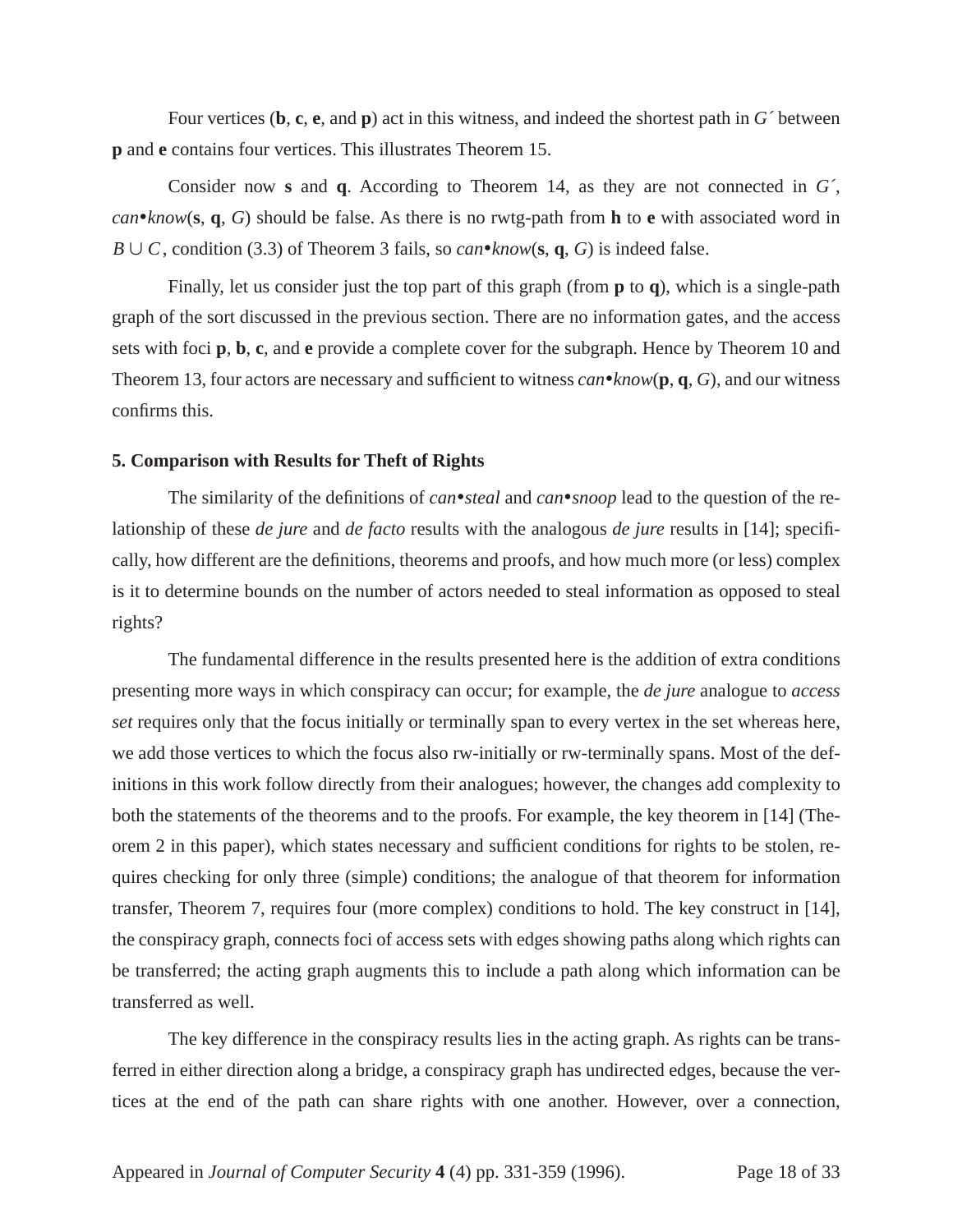information can be transferred in one direction only; hence an acting graph has directed edges to represent the direction along which the information can flow. Note that if the connection between two vertices in a protection graph is a bridge, the corresponding edge in the acting graph will be bidirectional, to represent that information can be transferred in either direction over a bridge.

Consider a Take-Grant protection graph *G* in which the predicates *can*•*steal*(*r*, **x**, **y**, *G*) and *can*•*snoop*(**x**, **y**, *G*) are true. Let *AR*(**y**) be the set of nodes containing **y** and those nodes to which **y** initially or terminally spans, and let a *tg-sink* be a vertex with exactly two incident edges, both incoming and both labelled *t* or both labelled *g*. In [14], Snyder shows that a *conspiracy graph* can be constructed in a manner similar to the construction of an acting graph in section 4. Note that  $A^R(\mathbf{v}) \subseteq I(\mathbf{v}) \cup T(\mathbf{v})$ , and that a tg-sink is also an information gate. Hence, the conspiracy graph associated with *G* will be a (possibly improper) subgraph of the graph produced by replacing edges in the acting graph of *G* with undirected edges. So, in no case will stealing information require more conspirators than stealing rights; and if the acting graph contains a shorter path between the vertices associated with **x** and **y** than does the conspiracy graph, stealing information will require fewer conspirators.

# **6. Applications**

We can apply our results to a realistic situation by considering the flow of information throughout a small local area network using the TCP/IP protocol suite. We focus on the use of the File Transfer Protocol, or *ftp*. We state the problem quite simply: a computer (subject) **p** has a file **x** containing private information. A copy of it is found on computer **y**. Our question is whether the file could have been transferred using a series of *ftp* connections, and if so, how many conspirators were necessary and sufficient?

First, we make several simplifying assumptions:

- 1. All *ftp* connections and accesses are anonymous. (This ability is a feature of the standard protocol.) Were this assumption not made, we would need to track user identities and authorities; while this is straightforward, it adds complexity which detracts from the issue under study, which is the abstraction of the network into a Take-Grant style model.
- 2. The network is not fully connected; again, this models real local area networks, on which many hosts choose not to provide *ftp* connections.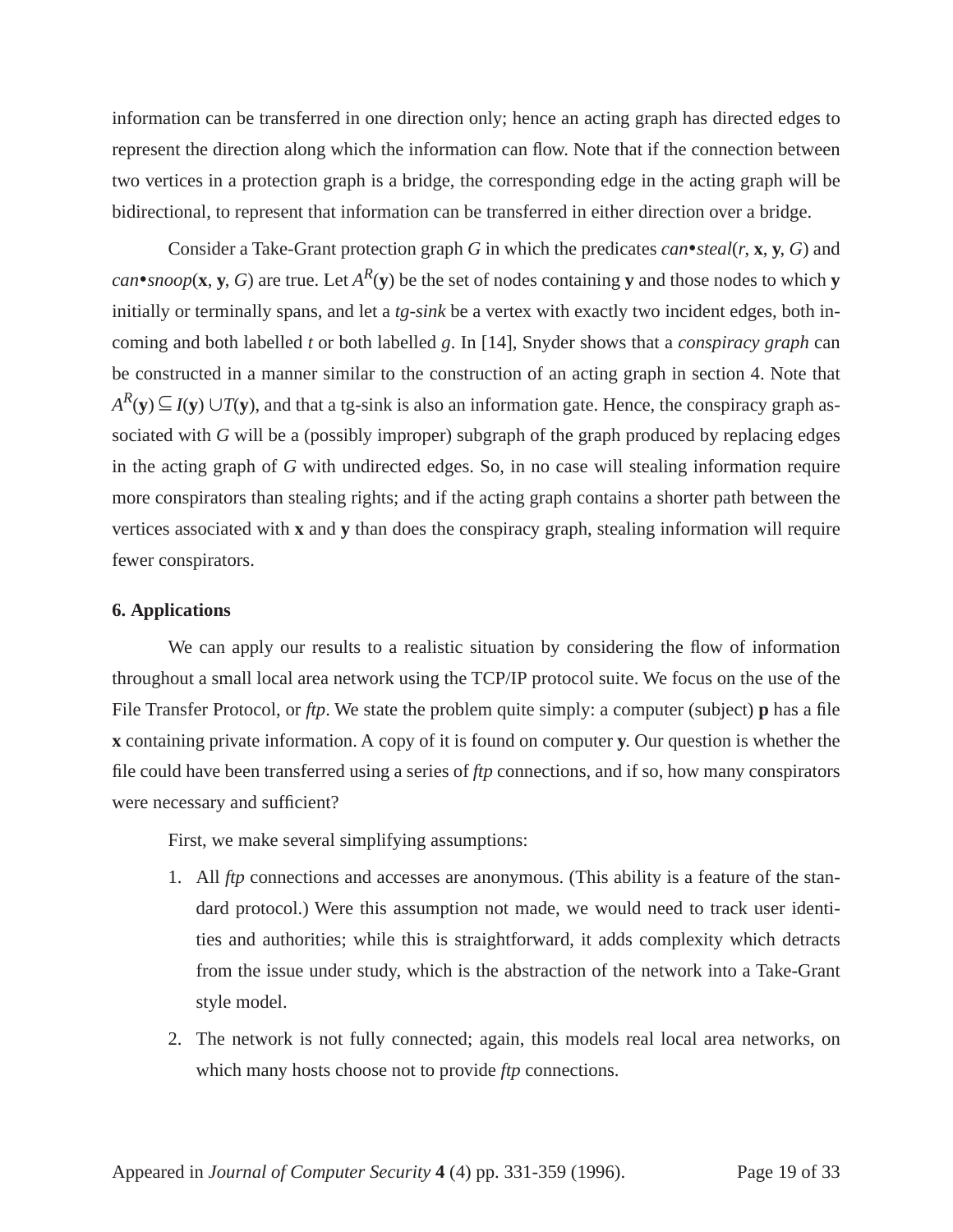3. Only hosts directly connected to the network are involved. We will relax this assumption with the introduction of proxy servers later.

# **6.1. Basic Abstraction**

The ftp protocol requires that objects be placed in a central area; anonymous accesses using that protocol give the remote user the ability to read (and hence download) those objects. Further, even though access may be granted, the grantor has the power to turn off all access at any time. This means all transfers of information are to be along implicit edges, which dictates the following abstract representation:

- 1. All hosts are represented as subject vertices, and all files as object vertices;
- 2. Permission for an entity on host *x* to retrieve files from host *y* via anonymous *ftp* is represented by an explicit edge labelled *r* (read) from *x* to *y*.
- 3. Accessibility of a file *f* on host *x* to anonymous *ftp* is represented by an explicit read edge from *x* to *f*.

This means that the ability to transfer file **f** from host **x** to **y** will be represented by an implicit edge from **y** to **f**. As in other *de facto* situations, this does not mean that the transfer must take place or has taken lace; it merely indicates a path along which the transfer could, or could have, taken place. Hence our interest.

# **6.2. Basic Examples**

Consider first a situation in which there are four sites offering anonymous *ftp* for reading only (no writing): **p**, **q**, **s**, and **v**. The file **f** contains proprietary data and resides on **p**. The hosts **p**, **q**, and **s** are fully connected, but **v** can only access **s**. In the course of a police investigation into industrial espionage, a copy of file **f** is found on host **v**. The question is, which hosts could have conspired to put it there?

The abstraction of this situation is in Figure 3a. We wish to know the sets of conspirators who may have copied **f**. So, we apply the technique of the earlier section.

The access sets for the subjects involved are:

| $I(p) = \{ p \}$ | $T(p) = \{ p, q, s \}$ | $I(s) = \{ s \}$ | $T(s) = \{ p, q, s \}$ |
|------------------|------------------------|------------------|------------------------|
| $I(q) = \{ q \}$ | $T(q) = \{ p, q, s \}$ | $I(v) = \{ v \}$ | $T(v) = \{ s, v \}$    |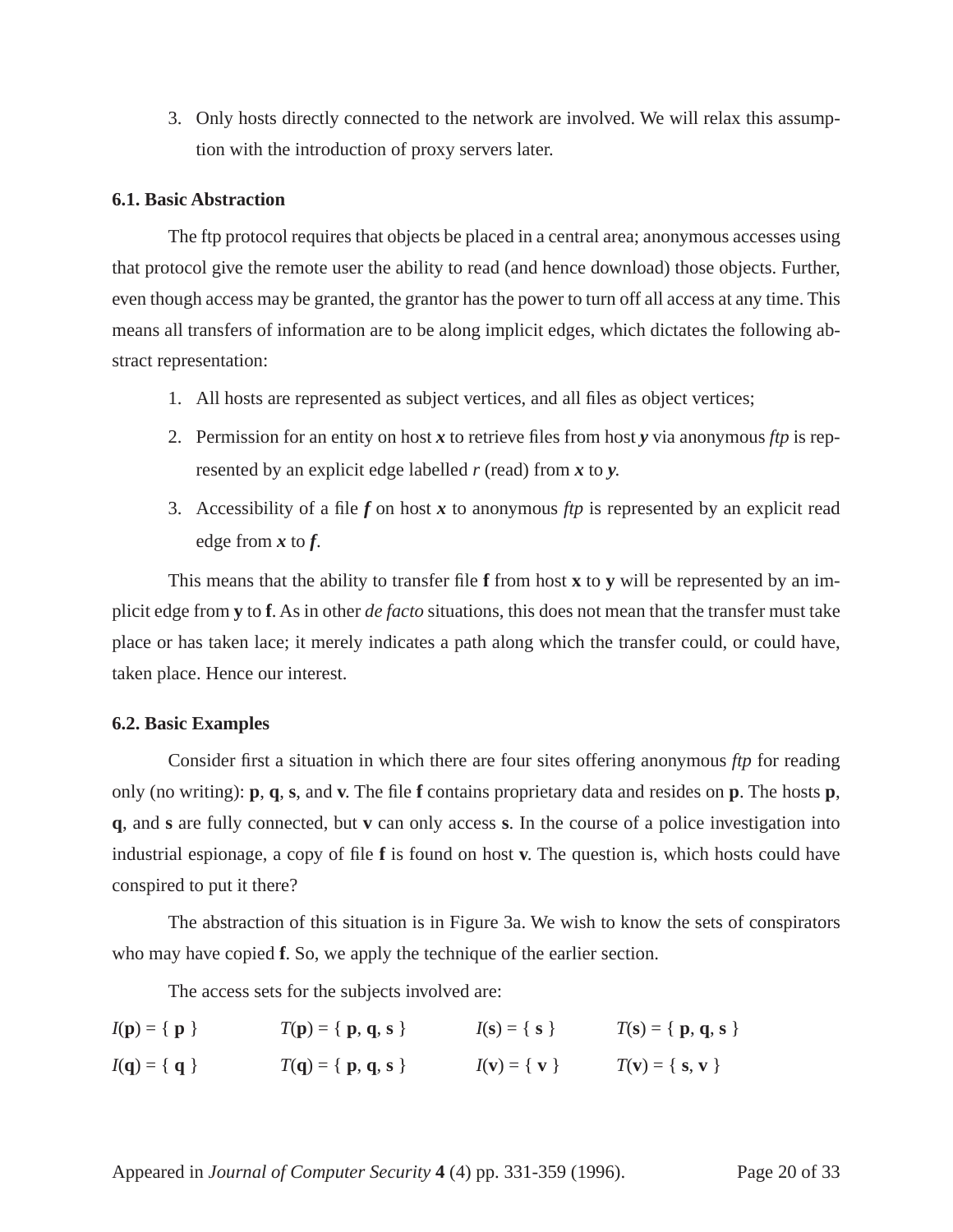

Figure 3a. The graphical representation of the network configuration. Here, **f'** is the illegitimate copy of the file **f**.



Figure 3b. The corresponding acting graph. For simplicity, vertices are named as in the regular graph.

From this, we construct the sets  $\Delta(\mathbf{a}, \mathbf{b})$  for each pair of vertices **a** and **b**:

| $\Delta(\mathbf{p}, \mathbf{q}) = \{ \mathbf{p} \}$ | $\Delta(\mathbf{p}, \mathbf{s}) = \{ \mathbf{p} \}$ | $\Delta(\mathbf{p}, \mathbf{v}) = \varnothing$ |
|-----------------------------------------------------|-----------------------------------------------------|------------------------------------------------|
| $\Delta(\mathbf{q}, \mathbf{p}) = \{ \mathbf{q} \}$ | $\Delta(\mathbf{q}, \mathbf{s}) = \{ \mathbf{q} \}$ | $\Delta(\mathbf{q}, \mathbf{v}) = \varnothing$ |
| $\Delta(\mathbf{s}, \mathbf{p}) = \{ \mathbf{s} \}$ | $\Delta(\mathbf{s}, \mathbf{q}) = \{ \mathbf{s} \}$ | $\Delta(\mathbf{s}, \mathbf{v}) = \varnothing$ |
| $\Delta(\mathbf{v}, \mathbf{p}) = \varnothing$      | $\Delta(\mathbf{v}, \mathbf{q}) = \varnothing$      | $\Delta(\mathbf{v}, \mathbf{s}) = \varnothing$ |

The acting graph is shown in Figure 3b. We note that  $I_f = \{ p \}$  and  $T_f = \{ v \}$ . By Theorem 15, the minimum number of actors necessary and sufficient to move the information from **p** to **v** is 3. Noting also that the acting graph captures the paths along which the information is transferred, this means that **p**, **s**, and **v** are the conspirators for the witness to this transfer.

#### **6.3. General Example**

We now present a more sophisticated example, in which many connections are one-way, and examine how many conspirators are needed to move information. Consider the situation in Figure 4a. Note that here rights for anonymous *ftp* are constrained; some uploading (*w* rights) as well as downloading (*r* rights) is allowed, and not all the vertices are directly connected. As before, **x** is the file the contents of which is secret, but during an investigation, two copies **x'** and **x''** have been found on competitors' hosts. The problem is to find a lower bound on the number of hosts involved in the transfer.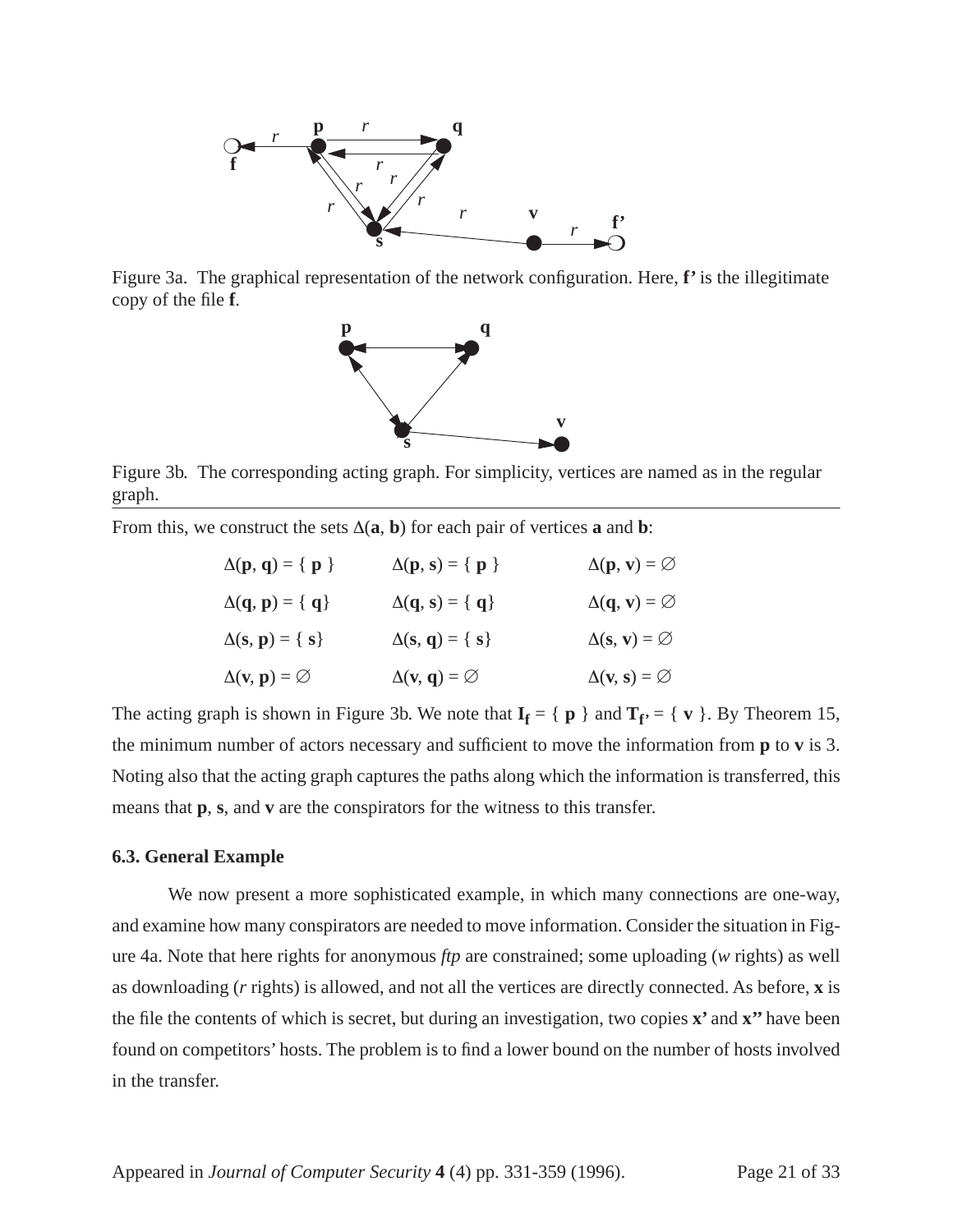

Figure 4a. The graphical representation of the network configuration. Here, **x'** and **x''** are the illegitimate copies of the file **x**.



Figure 4b. The corresponding acting graph. For simplicity, vertices are named as in the regular graph.

As before, we build our access sets:

| $I(\mathbf{p}) = \{ \mathbf{p} \}$ | $T(\mathbf{p}) = \{ \mathbf{x} \}$ | $I(\mathbf{z}) = {\mathbf{z}, \mathbf{y}}$ | $T(\mathbf{z}) = \{ \mathbf{z}, \mathbf{v}, \mathbf{x'} \}$ |
|------------------------------------|------------------------------------|--------------------------------------------|-------------------------------------------------------------|
| $I(q) = \{ q, y \}$                | $T(q) = \{ p, q, v, y \}$          | $I(v) = \{ v \}$                           | $T(v) = \{ p, v \}$                                         |
| $I(s) = \{ s \}$                   | $T(s) = \{ q, s, x'' \}$           | $I(y) = \{ s, y \}$                        | $T(y) = \{ s, y \}$                                         |

From this, we construct the sets ∆(**a**, **b**) for each pair of vertices **a** and **b**. The non-empty sets are:

| $\Delta(\mathbf{p}, \mathbf{q}) = \{ \mathbf{p} \}$ | $\Delta(\mathbf{p}, \mathbf{v}) = \{ \mathbf{p} \}$ | $\Delta(\mathbf{q}, \mathbf{s}) = \{ \mathbf{q} \}$ | $\Delta(\mathbf{q}, \mathbf{y}) = \{ \mathbf{y} \}$ |
|-----------------------------------------------------|-----------------------------------------------------|-----------------------------------------------------|-----------------------------------------------------|
| $\Delta(s, y) = \{ s \}$                            | $\Delta(\mathbf{z}, \mathbf{q}) = \{ \mathbf{y} \}$ | $\Delta(\mathbf{z}, \mathbf{y}) = \{ \mathbf{y} \}$ |                                                     |
| $\Delta(\mathbf{v}, \mathbf{q}) = \{ \mathbf{v} \}$ | $\Delta(\mathbf{v}, \mathbf{z}) = \{ \mathbf{v} \}$ | $\Delta(y, q) = \{ y \}$                            | $\Delta(y, s) = \{ s \}$                            |

The acting graph is shown in Figure 3b.

Consider the information flow from **x** to **x**<sup>2</sup>. In this case,  $I_x = \{ p \}$  and  $T_x = \{ z \}$ . The path between **p** and **z** has three vertices (**p**, **v**, and **z**) in Figure 3b. So, by Theorem 15, the minimum number of actors necessary and sufficient to move the information from **x** to **x'** is 3 (with **p**, **v**, and **u** being the three actors)

Next, let us look at the information flow from **x** to **x**". Here,  $I_x = \{ p \}$  and  $T_x = \{ s \}$ . As before, the path between **p** and **s** has three vertices (**p**, **q**, and **s**) in Figure 3b. So the minimum num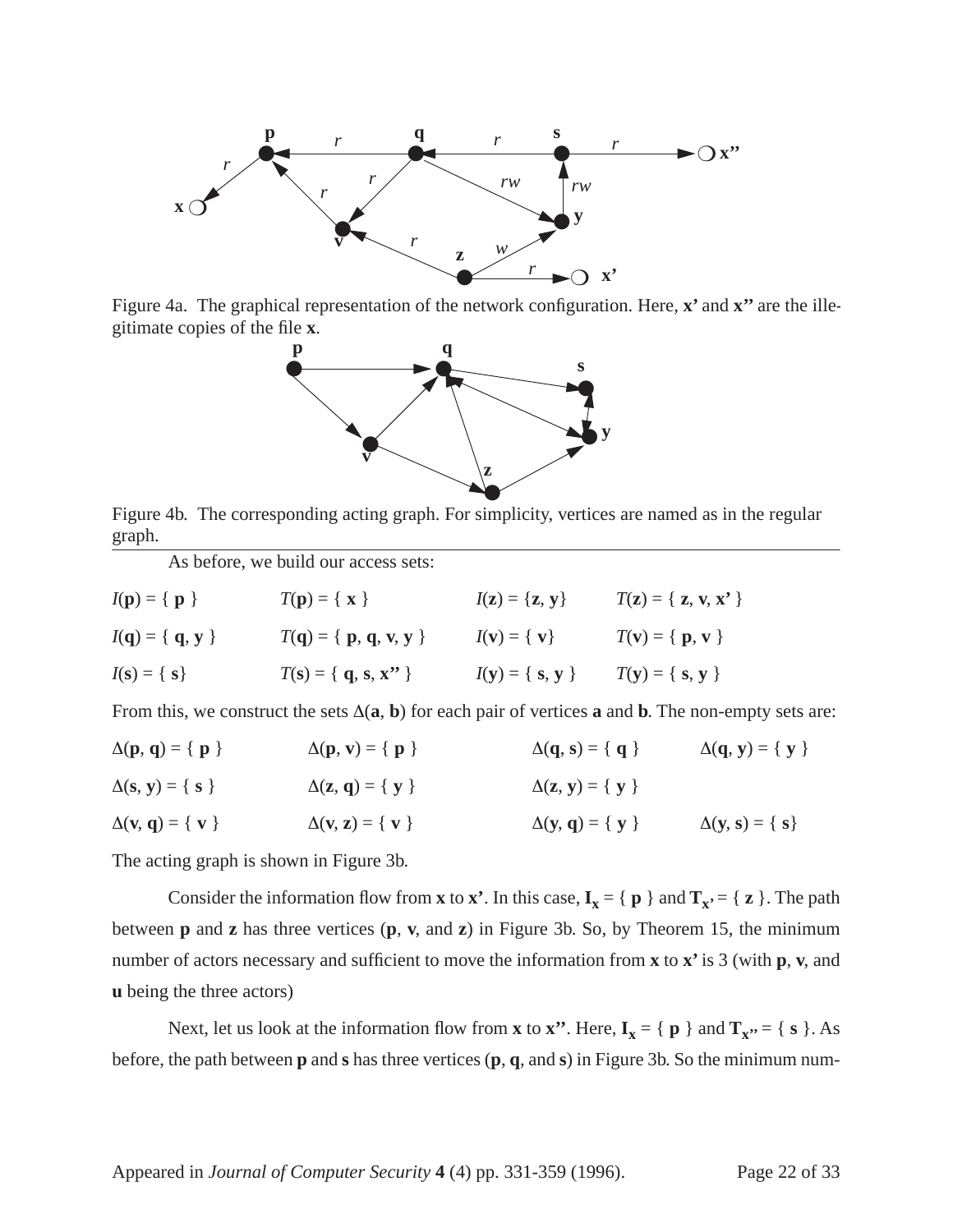ber of actors necessary and sufficient to move information from **x** to **x''** is also 3 (with **p**, **q**, and **s** being the actors).

Note that this does not mean that the particular actors must have been involved in the transfer of information; it simply means that they could have been. Specifically, information may have been transferred along any directed path in the acting graph. In this particular example, the two enumerated paths were the shortest, but longer paths may have been used. Information can flow from **x** to **x''** along the path **pvqys**; if this had occurred, 5 actors would be involved.

#### **6.4. Proxies**

A *proxy* is a system through which all requests for *ftp* access is filtered; such programs are most often found on firewalls. They act as though the files were stored on the firewall, passing commands on to the real *ftp* server. The remote host never sees the host behind the proxy.

An example configuration is in Figure 5a. Here, vertex **c** is the proxy, and it has authority to access any file set up for retrieval in the local area network (here, composed of hosts represented by vertices **d** and **e**). As this authority depends only on the existence of the target file, and not on **d** or **e** passing the information to the proxy, the rights of **c** over **d** and **e** are represented by take edges. (An alternate situation is where **d** or **e** would need to co-operate with **c** to make the file available to hosts outside the local area network. In this case, the edges between **c** and **d** and **c** and **e** would be read edges. We use the take form to illustrate a situation involving *de jure* and *de facto* rules.)

As before, we build our access sets:

| $I(\mathbf{a}) = \{ \mathbf{a} \}$ | $T(a) = \{ a, c \}$ | $I(\mathbf{d}) = \{ \mathbf{d} \}$ | $T(d) = \{ d, f \}$ |
|------------------------------------|---------------------|------------------------------------|---------------------|
| $I(b) = \{ b \}$                   | $T(b) = \{ b \}$    | $I(e) = \{ e \}$                   | $T(e) = \{e, g\}$   |
|                                    | $I(c) = \{c, b\}$   | $T(c) = \{c\}$                     |                     |

From this, we construct the sets ∆(**a**, **b**) for each pair of vertices **a** and **b**. The non-empty sets are:

$$
\Delta(c, a) = \{ c \} \qquad \Delta(c, b) = \{ b \}
$$

The acting graph is shown in Figure 3b. The relationships between the objects and subjects is summarized by  $T_f = \{ d, c \}$ ,  $T_g = \{ e, c \}$ ,  $I_h = \{ a \}$ , and  $I_h = \{ c \}$ . Now consider two cases. If **h**' is a copy of **f**, we note that **c** is in both  $T_f$  and  $I_h$ . Hence there is a single vertex on the path between an element of  $T_f$  and an element of  $I_h$ <sup>,</sup>, and there are no information gates. So by Theorem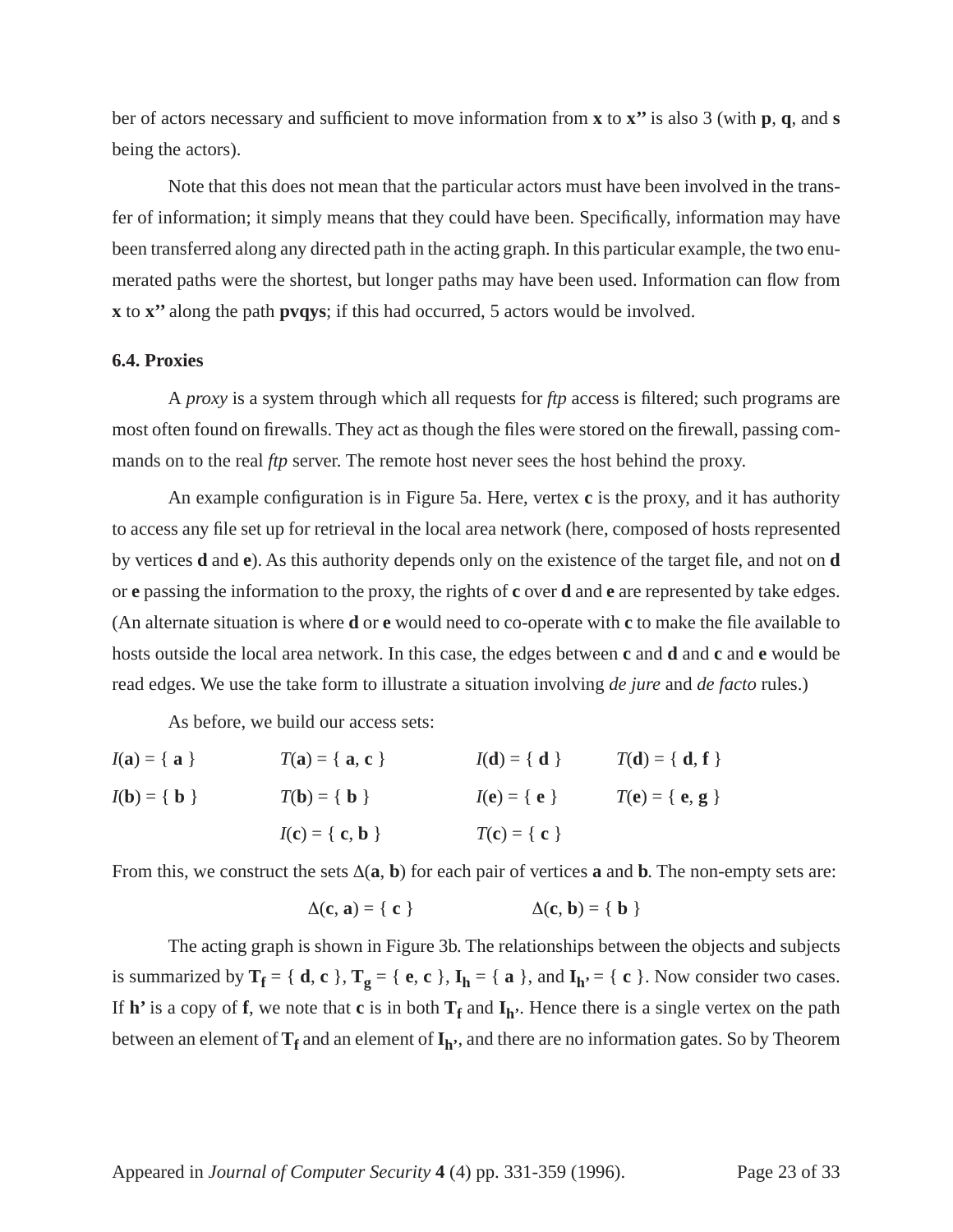

Figure 5a. An *ftp* proxy server guarding access to files on a local network. Here, **d** and **e** are on the local area network guarded by proxy **c**, and **a** and **b** are on other networks connected to the local area network. Note that **b** has writing enabled for anonymous *ftp* (the write edge from **c** to **h'**).



Figure 5b. The corresponding acting graph. For simplicity, vertices are named as in the regular graph.

15, the minimum number of actors necessary is 1, and the following witness to *can*•*know*(**h'**, **f**, *G*) substantiates this result:

- (1) **c** takes (*r* to **f**) from **d**;
- (2) **c** uses the pass rule to add an implicit read edge from **h'** to **f**.

Similarly, if **h** is a copy of **f**, the shortest path between an element in  $T_f$  and an element in **Ih** contains 2 vertices (**a** and **c**). So we need at least two actors to witness *can*•*know*(**h**, **f**, *G*). A witness to this is:

- (1) **c** takes (*r* to **f**) from **d**;
- (2) **a** and **c** use the spy rule to add an implicit read edge from **a** to **f**
- (2) **a** uses the pass rule to add an implicit read edge from **h** to **f**.

Clearly, **a** and **c** must act. Note that this is clear by inspection of the graph. Since there is only an incoming write edge to **h**, only the find or post rule can add an outgoing implicit read edge. As the write edge comes from **a**, and as **a** has no incident take or grant edges, **a** must act in a find or post rule. As **a** has no incident take or grant edges, no explicit edges can be added to **a** by another vertex. Further, as **a** has no read edges to **f**, by inspection of the *de jure* and *de facto* rules, at least one other vertex must be an actor to provide an implicit read edge from **a** to **f**. Hence at least two vertices must be involved. By Theorem 15, 2 vertices are also sufficient.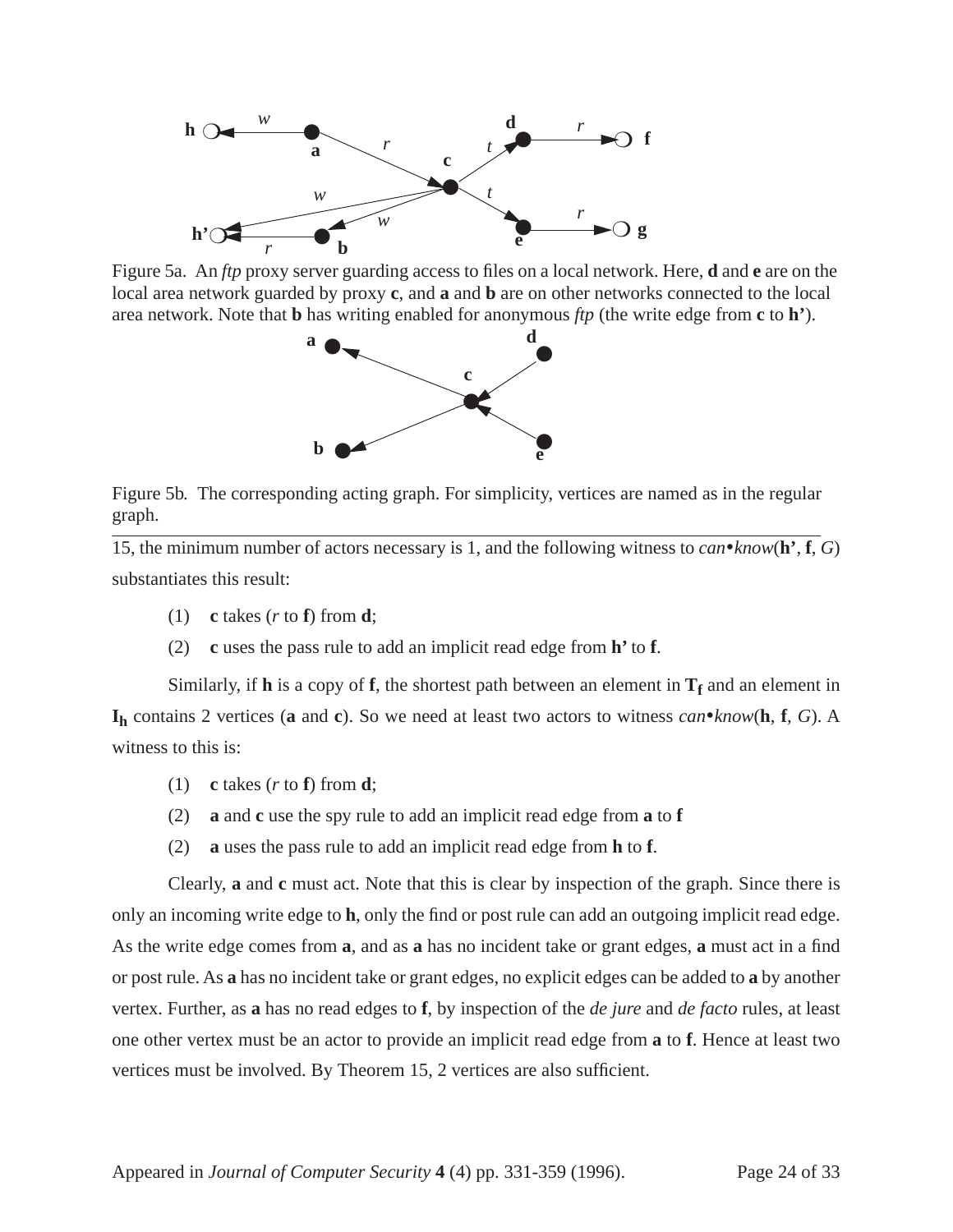### **7. Conclusion**

This paper has explored several aspects of information transfer in the Take-Grant protection model. Building on the notion of information transfer, the information flow conspiracy results not only put a bound on the number of vertices necessary and sufficient to transfer information but also provide a better understanding about how information can flow about a system. Further, we saw that these results can be applied to a model of network services in which paths of transfer of information can be identified. From this, those subjects which could not be involved in the transfer can be identified.

This suggests a very interesting question: can those subjects which *must* be involved in a transfer of information be identified? The intuitive answer (those vertices which lie on all paths between the relevant vertices in the acting graph) does not account for edges deleted after the transfer but before the analysis. This observation is critical.

One of the problems in the application of a theoretic analysis to a practical situation is the issue of correct abstraction: does the abstract model properly capture the relevant characteristics of the system being modelled? If so, the model is a valuable tool for analyzing the real situation. If not, it may or may not be a valuable tool, but can do no more than suggest possibilities instead of provide certainties. The examples in section 7 provide an excellent illustration of this point.

If the network which is modelled in the examples in Section 6 does not have the ability to delete edges and rights, then the information transfers require that the paths in the acting graphs be used. But networks do allow systems and users to delete rights; hence, if the information has been transferred, it is possible that one or more segments of the path along which the transfer occurred was deleted in order to hide the conspirators. In that case, another path not in the acting graph might have been used. In other words, the model captures the current system state; if the transfer occurred in a prior (different) state, no conclusions can be drawn from the newer, modified state. Inferences may be made, and used as starting points for other types of analyses, however; and if the prior state can be reconstructed (perhaps because inferences can be made from the structure of the existing protection graph and, if available, knowledge of the way the system has evolved in general), one could then draw conclusions about the conspirators.

This suggests two avenues of research. The first is to determine the effect of deletions upon the set of possible witnesses to a theft. Perhaps a structure with certain (unknown) characteristics implies that some set of subjects could not have acted in witnesses to thefts, even when delete rule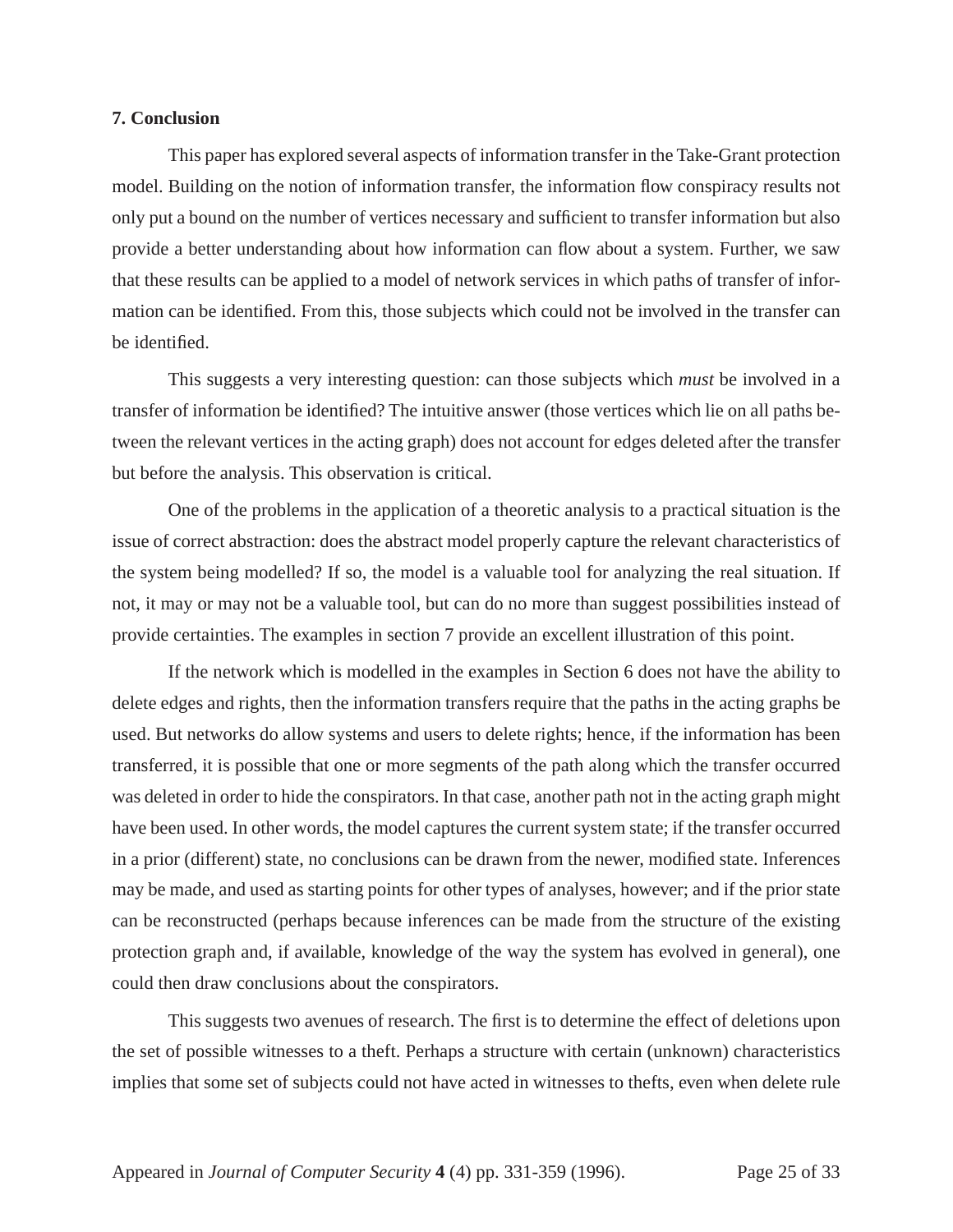can be used. Secondly, could the above results be used to design systems in which the sets of actors necessary for a theft are so large that such a conspiracy is unrealistic?

*Acknowledgments*: Thanks to Larry Snyder, who first interested me in the Take Grant Protection Model and whose work on it has been the basis for many of the results presented here. Thanks also to Virgil Gligor, who first suggested applying this model to networks, and to Becky Bace and Kevin Ziese, who encouraged me to look at thefts in a less abstract context. Portions of this work were supported by grant NAG2-480 from the National Aeronautics and Space Administration to Dartmouth College, a Dartmouth College Faculty Fellowship, and grant TDS 95-140 from Trident Data Systems to the University of Caifornia at Davis. Portions of this work were done while the author was with the Department of Mathematics and Computer Science at Dartmouth College.

# **References**

- [1] P. Ammann and R. Sandhu, "Safety Analysis for the Extended Schematic Protection Model," *Proc. of the 1991 IEEE Symp. on Security and Privacy* (May 1991), 87-97.
- [2] M. Bishop, "Theft of Information in the Take Grant Protection Model," *Journal of Computer Security*, to appear.
- [3] M. Bishop, "Hierarchical Take-Grant Protection Systems," *Proc. 8th Symp. on Operating Systems Principles* (Dec. 1981), 107-123
- [4] M. Bishop and L. Snyder, "The Transfer of Information and Authority in a Protection System," *Proc. 7th Symp. on Operating Systems Principles* (Dec. 1979), 45-54.
- [5] D. Brewer and M. Nash, "The Chinese Wall Security Policy," *Proc. 1989 IEEE Symp. on Security and Privacy* (May 1989) 206-214.
- [6] D. Clark and D. Wilson, "A Comparison of Commercial and Military Computer Security Policies," *Proc. of the 1987 IEEE Symp. on Security and Privacy* (Apr. 1987), 184-194.
- [7] M. Harrison, W. Ruzzo, and J. Ullman, "Protection in Operating Systems," *CACM 19*, 8 (Aug. 1976), 461-471
- [8] A. Jones, "Protection Mechanism Models: Their Usefulness," in *Foundations of Secure Computing*, Academic Press, New York City, NY (1978), 237-254.
- [9] A. Jones, R. Lipton, and L. Snyder, "A Linear Time Algorithm for Deciding Security," *Proc. 17th Annual Symp. on the Foundations of Computer Science* (Oct. 1976), 33-41.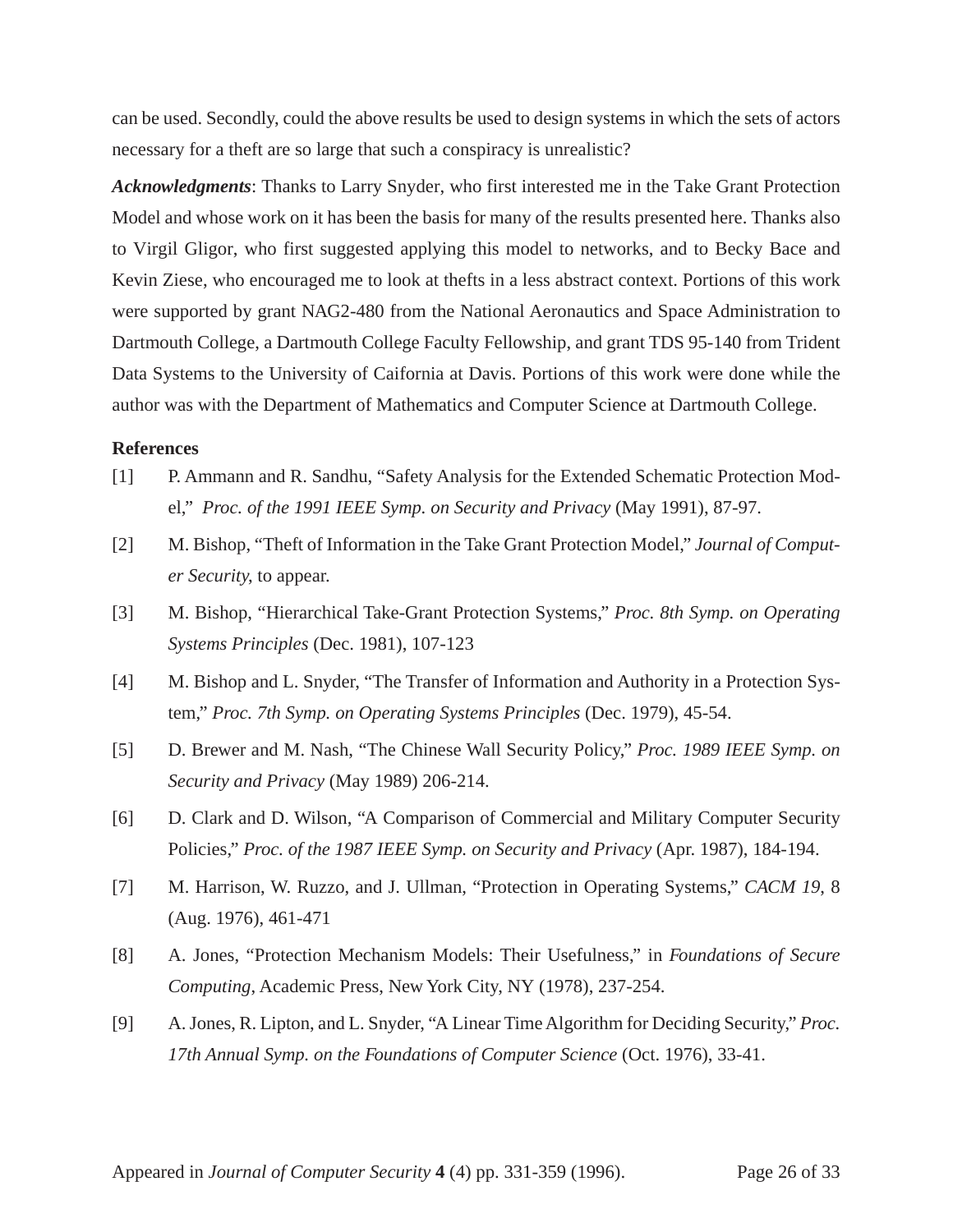- [10] R. Lipton and L. Snyder, "A Linear Time Algorithm for Deciding Subject Security," *J. ACM. 24*, 3 (Jul. 1977), 455-464.
- [11] J. McLean, "The Algebra of Security," *Proc. of the 1988 IEEE Symp. on Security and Privacy* (Apr. 1988), 2-8.
- [12] J. McLean, "Security Models and Information Flow," *Proc. of the 1990 IEEE Symp. on Security and Privacy* (May 1990), 180-187.
- [13] L. Snyder, "On the Synthesis and Analysis of Protection Systems," *Proc. Sixth Symp. on Operating Systems Principles* (Nov. 1977), 141-150.
- [14] L. Snyder, "Theft and Conspiracy in the Take-Grant Protection Model," *JCSS 23*, 3 (Dec. 1981), 333-347.
- [15] J. Wittbold and D. Johnson, "Information Flow in Nondeterministic Systems," *Proc. of the 1990 IEEE Symp. on Security and Privacy* (May 1990), 144-161.
- [16] M. Wu, "Hierarchical Protection Systems," *Proc. 1981 Symp. on Security and Privacy* (Apr. 1981), 113-123.

#### **8. Appendix**

The following analysis of the possible paths between two vertices **x** and **y** in a straight line graph *G* allows the derivation of the paths for information gates. Note that if three vertices **x**, **y**, and **z** are involved,  $\mathbf{x} = \mathbf{v}_{i-1}$ ,  $\mathbf{z} = \mathbf{v}_i$ , and  $\mathbf{y} = \mathbf{v}_{i+1}$ , and all are subjects. In each case, we must show that passing information through the gate requires the active cooperation of the gate. We note that this requires us examining the case where **x** is passive, *i.e.*, effectively an object.

Case 1.  $\mathbf{x} = \mathbf{v}_0$ ,  $\mathbf{y} = \mathbf{v}_1$ . We show when **x** must act to receive information.

**y** *to* **x** *terminal*

If **x** is an object, the word associated with the path between **x** and **y** is not an rw-initial span, and so the predicate is false. If **x** is a subject, the following is a witness:

- (1) **x** creates (*rw* to new vertex) **v**.
- (2) **y** takes (*r* to **v**) from **x**.
- (3) **x** and **y** use the post rule to obtain an implicit *r* edge from **x** to **y** through **v**.

This verifies that  $can \cdot \textit{know}(x, y, G_0)$  is true. Note that both vertices **x** and **y** must act, so **x** is an information gate.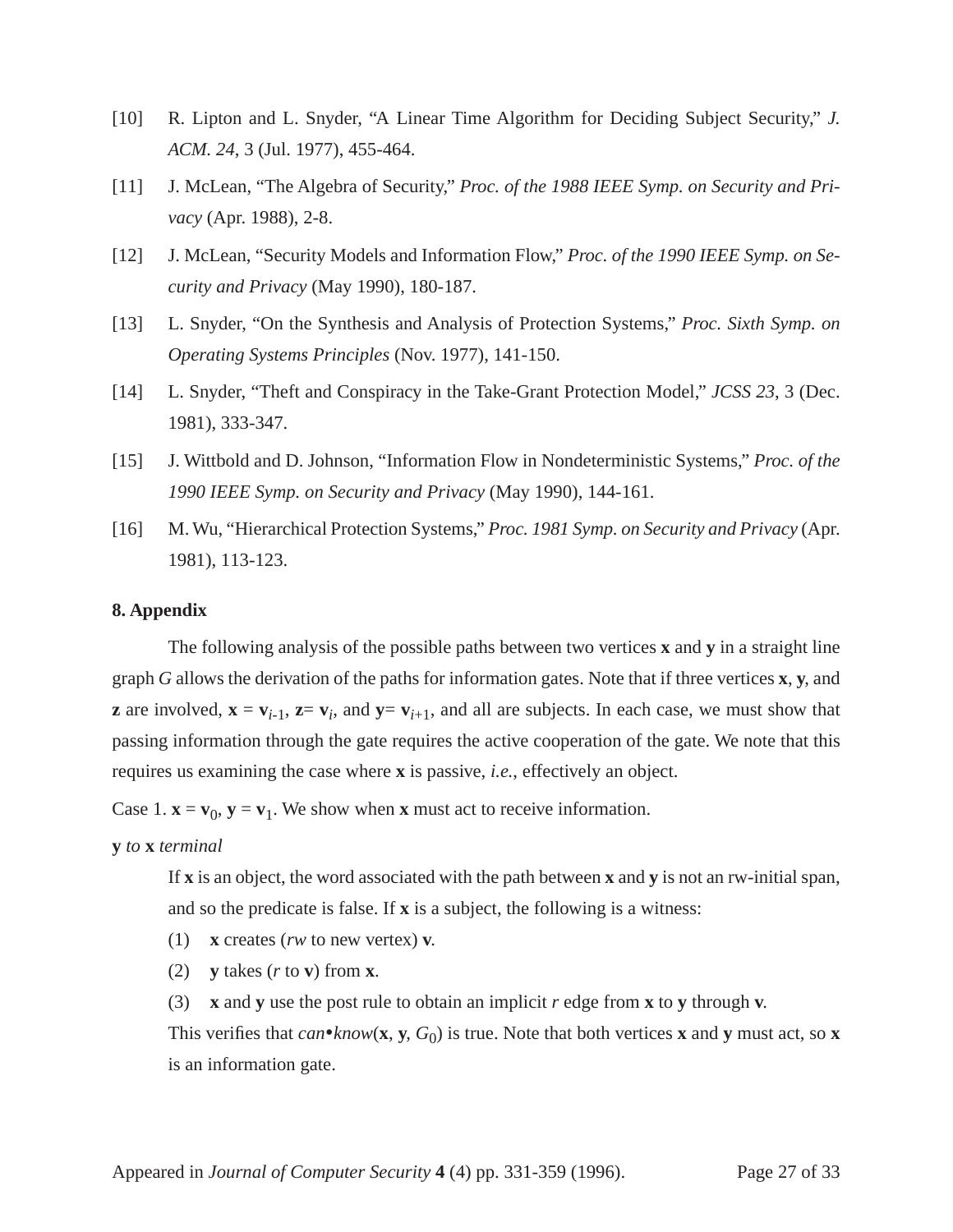#### **y** *to* **x** *rw-terminal*

If **x** is an object, the word associated with the path between **x** and **y** is not an initial span, and so the predicate is false. If **x** is a subject, the path from **y** to **x** is not in  $B\cup C$ , the predicate  $can \cdot \textit{know}(x, y, G_0)$  is false and hence **x** cannot be an information gate.

#### **y** *to* **x** *initial*

If **x** is an object, the word associated with the path between **x** and **y** is not an rw-initial span, and so the predicate  $can \cdot know(\mathbf{x}, \mathbf{y}, G_0)$  is false. If **x** is a subject, the following is a witness:

- (1) **y** creates (*rw* to new vertex) **v**.
- (2) **y** grants (*r* to **v**) from **x**.
- (3) **x** and **y** use the post rule to obtain an implicit *r* edge from **x** to **y** through **v**.

This verifies that  $can \cdot \text{k}now(\mathbf{x}, \mathbf{y}, G_0)$  is true. Note that all both vertices **x** and **y** must act, so **x** is an information gate.

# **y** *to* **x** *rw-initial*

If **x** is an object, the word associated with the path between **x** and **y** is an rw-initial span, and so the predicate  $can \cdot \textit{know}(x, y, G_0)$  is true. Hence x need not act, and is not an information gate.

Case 2.  $\mathbf{x} = \mathbf{v}_{i-1}$ ,  $\mathbf{z} = \mathbf{v}_i$ , and  $\mathbf{y} = \mathbf{v}_{i+1}$ . We show when **z** must act to pass information.

## **x** *to* **z** *terminal*, **y** *to* **z** *terminal*

If **z** is an object, the word associated with the path between **x** and **y** is not in the set  $B \cup C$ and so the predicate is false. If **z** is a subject, the following is a witness:

- (1) **z** creates (*rw* to new vertex) **v**.
- (2) **x** takes (*r* to **v**) from **z**.
- (3) **y** takes (*w* to **v**) from **z**.
- (4) **x** and **y** use the post rule to obtain an implicit *r* edge from **x** to **y** through **z**.

This verifies that  $can \cdot \textit{know}(x, y, G_0)$  is true. Note that all three vertices **x**, **y**, and **z** must act, and so **z** is an information gate.

### **x** *to* **z** *terminal*, **y** *to* **z** *initial*

The following is a witness whether or not **z** is a subject:

- (1) **y** creates (*rw* to new vertex) **v**.
- (2) **y** grants (*r* to **v**) to **z**.
- (3) **x** takes (*r* to **v**) from **z**.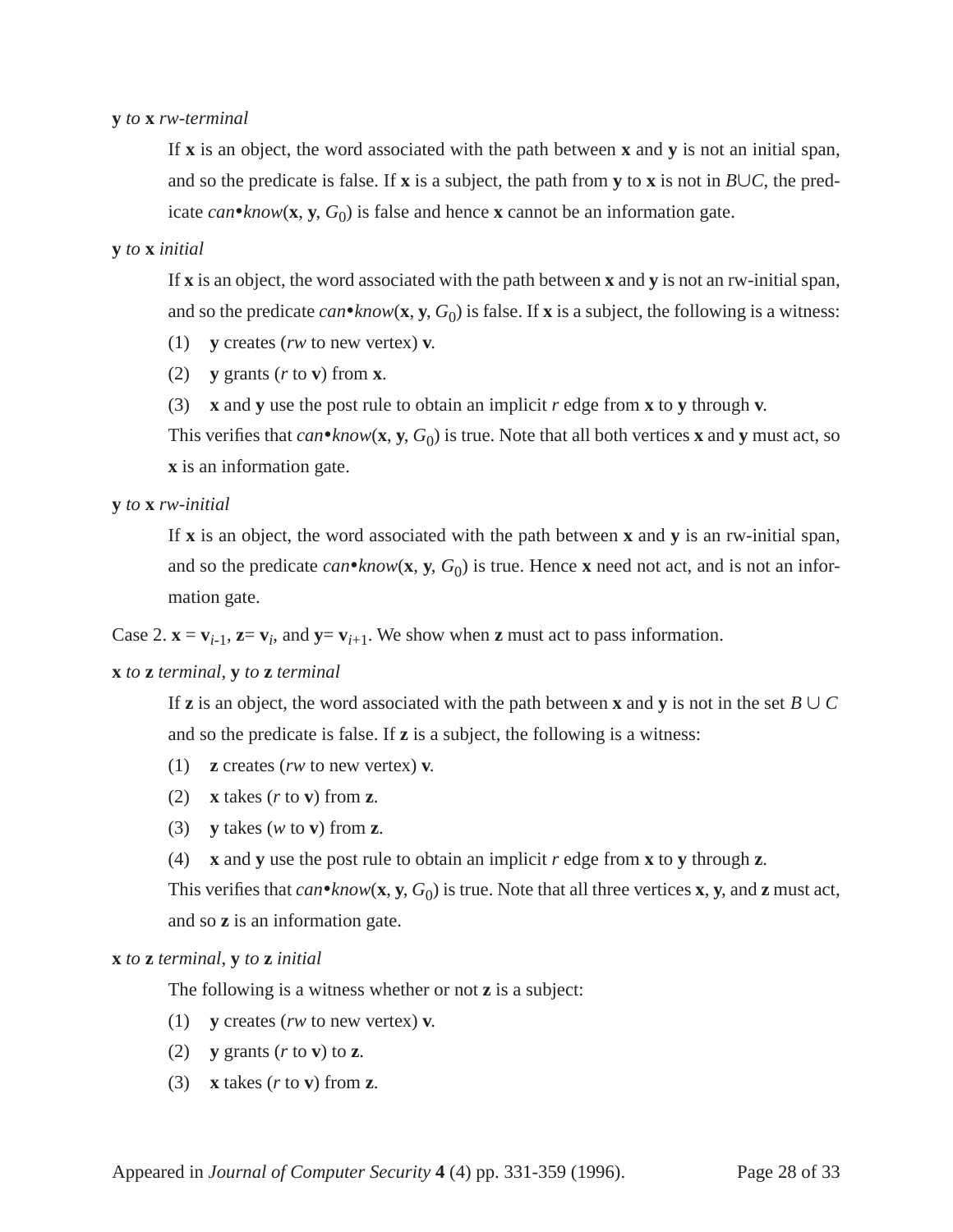(4) **x** and **y** use the post rule to obtain an implicit *r* edge from **x** to **y** through **z**.

This verifies that  $can \cdot \text{k}now(\mathbf{x}, \mathbf{y}, G_0)$  is true. In this case, only **x** and **y** need act, and so **z** is not an information gate.

# **x** *to* **z** *terminal*, **y** *to* **z** *rw-initial*

If **z** is an object, the word associated with the path between **x** and **y** is not in the set  $B \cup C$ and so the predicate is false. If **z** is a subject, the following is a witness:

- (1) **z** creates (*rw* to new vertex) **v**.
- (2) **x** takes (*r* to **v**) from **z**.
- (3) **x** and **z** use the post rule to obtain an implicit *r* edge from **x** to **z** through **v**.
- (4) **x** and **y** use the post rule to obtain an implicit *r* edge from **x** to **y** through **z**.

This verifies that  $can \cdot \textit{know}(x, y, G_0)$  is true. Here, x, y and z need to act, so z is an information gate.

# **x** *to* **z** *terminal*, **y** *to* **z** *rw-terminal*

If **z** is an object, the word associated with the path between **x** and **y** is not in the set  $B \cup C$ and so the predicate is false. If **z** is a subject, the word associated with the path between **y** and **z** is not in the set  $B \cup C$  and so the predicate is false. In either case, the predicate  $can \cdot \textit{know}(x, y, G_0)$  is false, and so **z** is not an information gate.

#### **x** *to* **z** *initial*, **y** *to* **z** *terminal*

The following is a witness whether or not **z** is a subject:

- (1) **x** creates (*rw* to new vertex) **v**.
- (2) **x** grants (*rw* to **v**) to **z**.
- (3) **y** takes (*r* to **v**) from **z**.
- (4) **y** takes (*w* to **v**) from **z**.
- (5) **x** and **y** use the post rule to obtain an implicit *r* edge from **x** to **y** through **z**.

This verifies that  $can \cdot \text{k}now(\mathbf{x}, \mathbf{y}, G_0)$  is true. Again, only **x** and **y** must act, and so **z** is not an information gate.

#### **x** *to* **z** *initial*, **y** *to* **z** *initial*

If **z** is an object, the word associated with the path between **x** and **y** is not in the set  $B \cup C$ and so the predicate is false. If **z** is a subject, the following is a witness:

- (1) **x** creates (*rw* to new vertex) **v**.
- (2) **y** creates (*rw* to new vertex) **w**.
- (2) **x** grants (*w* to **v**) to **z**.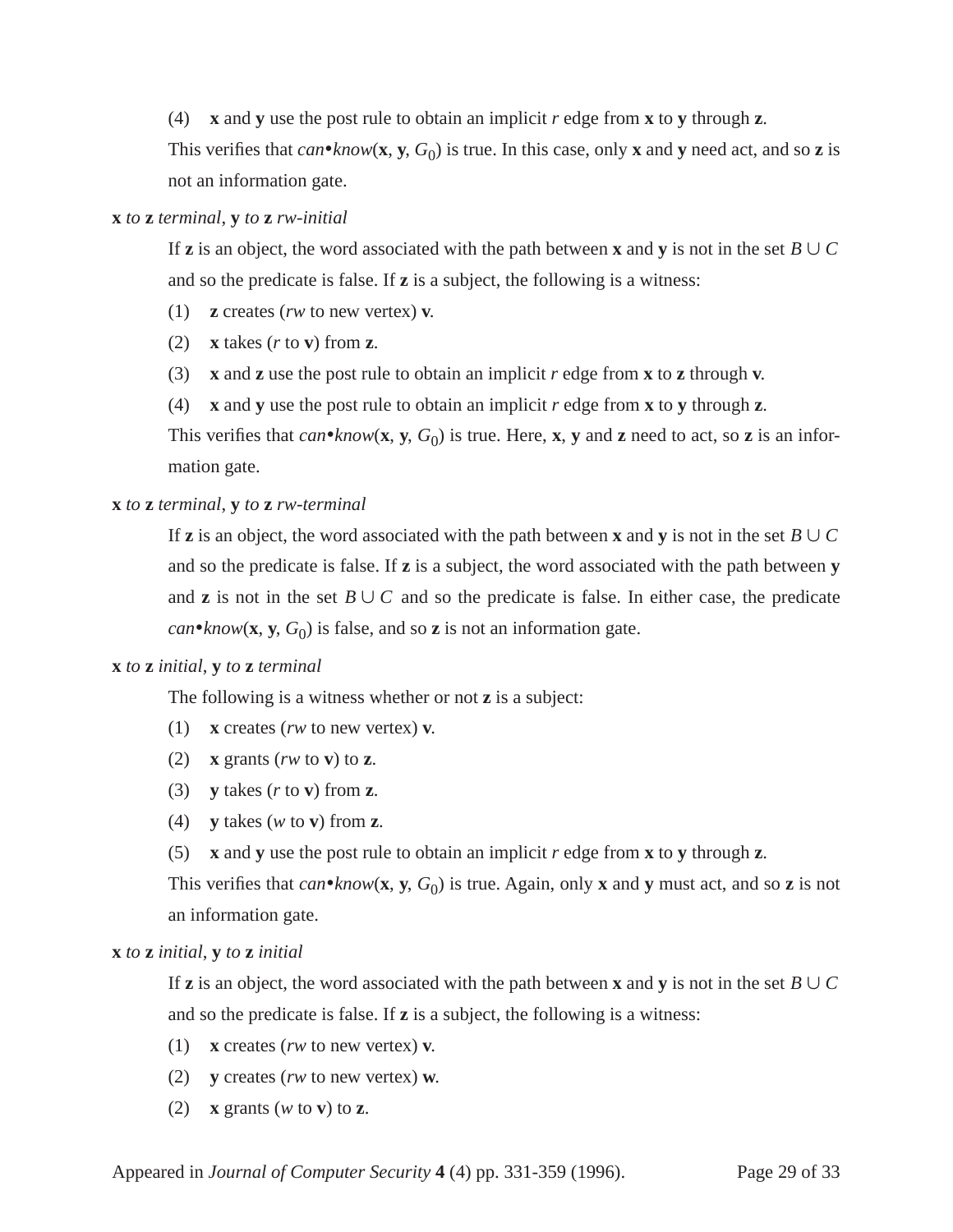(3) **y** grants (*r* to **w**) to **z**.

- (4) **x** and **z** use the post rule to obtain an implicit *r* edge from **x** to **z** through **v**.
- (5) **x** and **z** use the spy rule to obtain an implicit *r* edge from **x** to **w** through **z**.
- (6) **x** and **y** use the post rule to obtain an implicit *r* edge from **x** to **y** through **w**.

This verifies that  $can \cdot \cdot \cdot know(\mathbf{x}, \mathbf{y}, G_0)$  is true. As all of **x**, **y**, and **z** must act, **z** is an information gate.

# **x** *to* **z** *initial*, **y** *to* **z** *rw-initial*

If **z** is an object, the word associated with the path between **x** and **y** is not in the set  $B \cup C$ and so the predicate is false. If **z** is a subject, the following is a witness:

- (1) **x** creates (*rw* to new vertex) **v**.
- (2) **x** grants (*w* to **v**) to **z**.
- (3) **x** and **z** use the post rule to obtain an implicit *r* edge from **x** to **z** through **v**.
- (4) **x** and **y** use the post rule to obtain an implicit *r* edge from **x** to **y** through **z**.

This verifies that  $can \cdot \textit{know}(x, y, G_0)$  is true. Again, **x**, **y** and **z** need to act, so **z** is an information gate.

#### **x** *to* **z** *initial*, **y** *to* **z** *rw-terminal*

If **z** is an object, the word associated with the path between **x** and **y** is not in the set  $B \cup C$ and so the predicate is false. If **z** is a subject, the word associated with the path between **x** and **z** is not in the set  $B \cup C$  and so the predicate is false. In either case, the predicate  $can \cdot \textit{know}(x, y, G_0)$  is false, and so **z** is not an information gate.

#### **x** *to* **z** *rw-terminal*, **y** *to* **z** *terminal*

If **z** is an object, the word associated with the path between **x** and **y** is not in the set  $B \cup C$ and so the predicate is false. If **z** is a subject, the following is a witness:

- (1) **z** creates (*rw* to new vertex) **v**.
- (2) **y** takes (*w* to **v**) from **z**.
- (3) **y** and **z** use the post rule to obtain an implicit *r* edge from **z** to **y** through **v**.
- (4) **x** and **z** use the spy rule to obtain an implicit *r* edge from **x** to **y** through **z**.

This verifies that  $can \cdot \textit{know}(x, y, G_0)$  is true. Once more, **x**, **y** and **z** need to act, and so **z** is an information gate.

# **x** *to* **z** *rw-terminal*, **y** *to* **z** *initial*

If **z** is an object, the word associated with the path between **x** and **y** is not in the set  $B \cup C$ and so the predicate is false. If **z** is a subject, the following is a witness: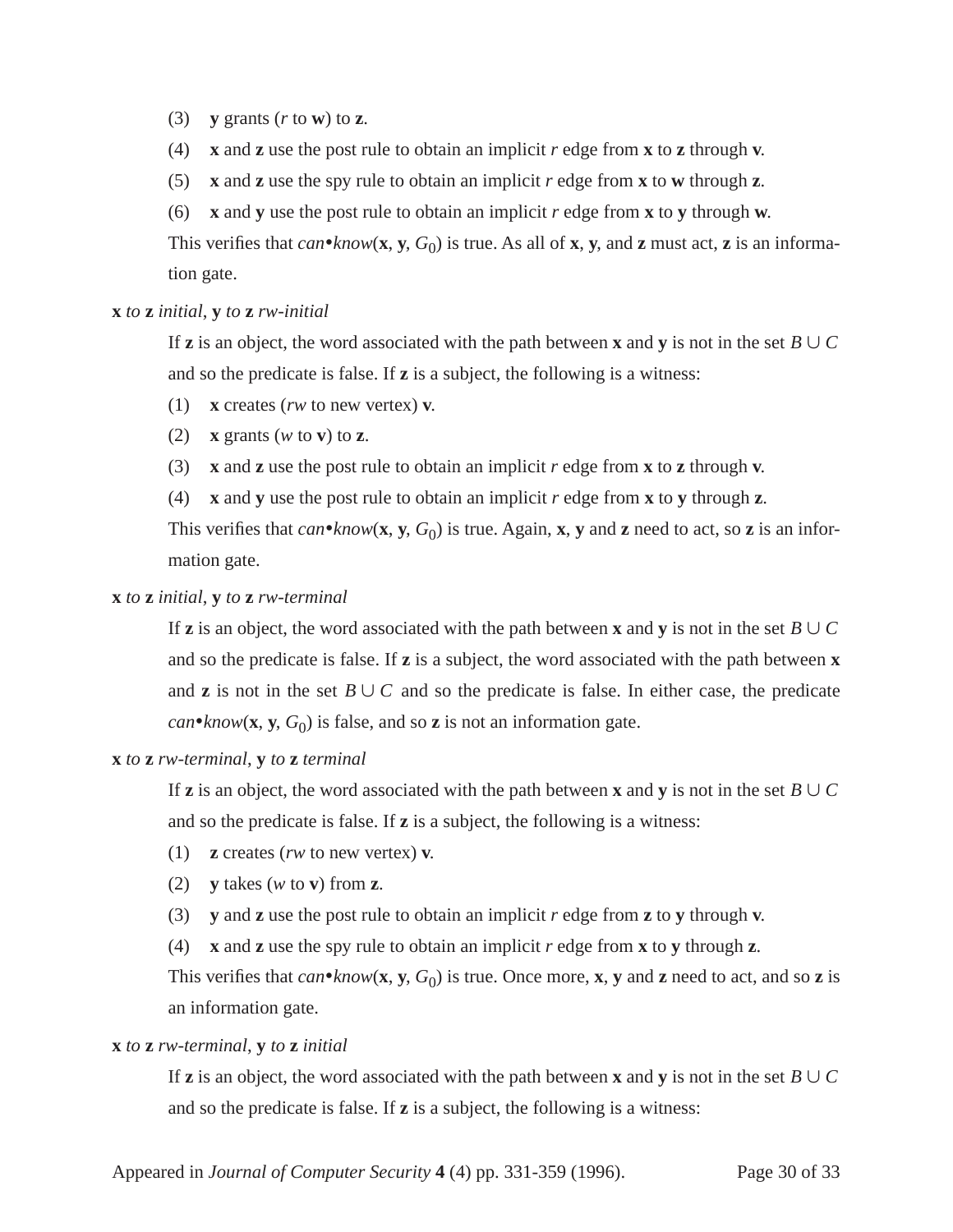- (1) **y** creates (*rw* to new vertex) **v**.
- (2) **y** grants (*r* to **v**) to **z**.
- (3) **y** and **z** use the post rule to obtain an implicit *r* edge from **z** to **y** through **v**.
- (4) **x** and **y** use the spy rule to obtain an implicit *r* edge from **x** to **y** through **z**.

This verifies that  $can \cdot \text{k}now(\mathbf{x}, \mathbf{y}, G_0)$  is true. All of **x**, **y** and **z** need to act, and so **z** is an information gate.

#### **x** *to* **z** *rw-terminal*, **y** *to* **z** *rw-terminal*

If **z** is an object, the word associated with the path between **x** and **y** is not in the set  $B \cup C$ and so the predicate is false. If **z** is a subject, the word associated with the path between **y** and **z** is not in the set  $B \cup C$  and so the predicate is false. In either case, the predicate  $can \cdot \textit{know}(x, y, G_0)$  is false, and so **z** is not an information gate.

# **x** *to* **z** *rw-terminal*, **y** *to* **z** *rw-initial*

The following is a witness whether or not **z** is a subject:

(1) **x** and **y** use the post rule to obtain an implicit *r* edge from **x** to **y** through **z**.

This verifies that  $can \cdot \text{k} \cdot \text{now}(\mathbf{x}, \mathbf{y}, G_0)$  is true. This time, only **x** and **y** need act, and so **z** is not an information gate.

## **x** *to* **z** *rw-initial*, **y** *to* **z** *terminal*

If **z** is an object, the word associated with the path between **x** and **y** is not in the set  $B \cup C$ and so the predicate is false. If **z** is a subject, the word associated with the path between **x** and **z** is not in the set  $B \cup C$  and so the predicate is false. In either case, the predicate  $can \cdot \textit{know}(x, y, G_0)$  is false, and so **z** is not an information gate.

#### **x** *to* **z** *rw-initial*, **y** *to* **z** *initial*

If **z** is an object, the word associated with the path between **x** and **y** is not in the set  $B \cup C$ and so the predicate is false. If **z** is a subject, the word associated with the path between **x** and **z** is not in the set  $B \cup C$  and so the predicate is false. In either case, the predicate  $can \cdot \textit{know}(x, y, G_0)$  is false, and so **z** is not an information gate.

#### **x** *to* **z** *rw-initial*, **y** *to* **z** *rw-terminal*

If **z** is an object, the word associated with the path between **x** and **y** is not in the set  $B \cup C$ and so the predicate is false. If **z** is a subject, the word associated with the path between **x** and **z** is not in the set  $B \cup C$  and so the predicate is false. In either case, the predicate  $can \cdot \textit{know}(\mathbf{x}, \mathbf{y}, G_0)$  is false, and so **z** is not an information gate.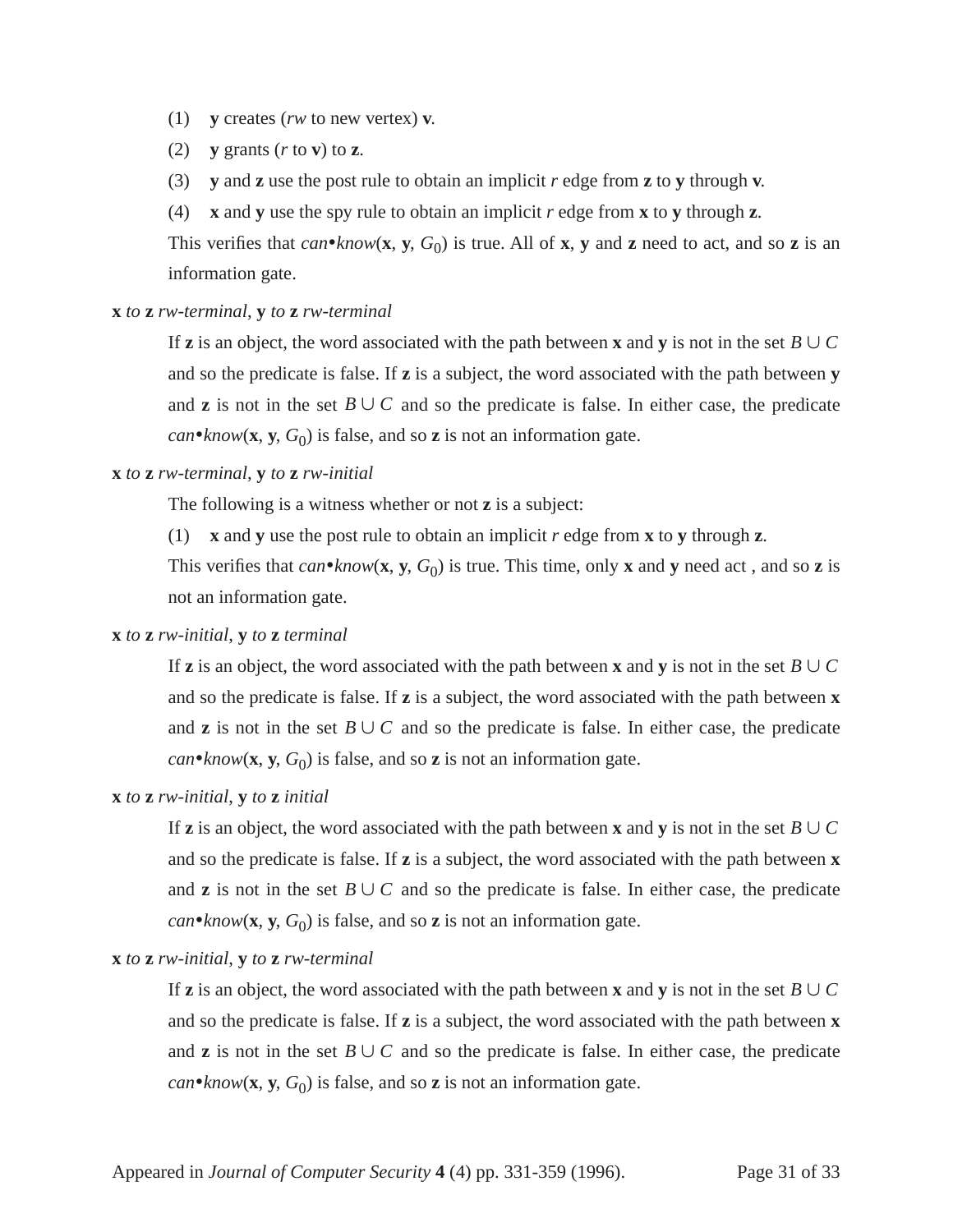#### **x** *to* **z** *rw-initial*, **y** *to* **z** *rw-initial*

If **z** is an object, the word associated with the path between **x** and **y** is not in the set  $B \cup C$ and so the predicate is false. If **z** is a subject, the word associated with the path between **x** and **z** is not in the set  $B \cup C$  and so the predicate is false. In either case, the predicate  $can \triangle know(\mathbf{x}, \mathbf{y}, G_0)$  is false, and so **z** is not an information gate.

Case 3.  $y = v_{n-1}$ ,  $x = v_n$ . We show when x must act to send information.

#### **y** *to* **x** *terminal*

If **x** is an object, the word associated with the path between **x** and **y** is not an rw-initial span, and so the predicate is false. If **x** is a subject, the following is a witness:

- (1) **x** creates (*rw* to new vertex) **v**.
- (2) **y** takes (*r* to **v**) from **x**.
- (3) **x** and **y** use the post rule to obtain an implicit *r* edge from **x** to **y** through **v**.

This verifies that  $can \cdot \textit{know}(y, x, G_0)$  is true. Note that both vertices **x** and **y** must act, so **x** is an information gate.

#### **y** *to* **x** *initial*

If **x** is an object, the word associated with the path between **x** and **y** is not an rw-terminal span, and so the predicate  $can \cdot \text{know}(\mathbf{y}, \mathbf{x}, G_0)$  is false. If **x** is a subject, the following is a witness:

- (1) **y** creates (*rw* to new vertex) **v**.
- (2) **y** grants (*r* to **v**) from **x**.
- (3) **x** and **y** use the post rule to obtain an implicit *r* edge from **x** to **y** through **v**.

This verifies that  $can \cdot \text{k}now(y, x, G_0)$  is true. Note that both vertices x and y must act, so x is an information gate.

#### **y** *to* **x** *rw-terminal*

If **x** is an object, the word associated with the path between **x** and **y** is an rw-terminal span, and so the predicate  $can \cdot \textit{know}(y, x, G_0)$  is true. If x is a subject, the path from y to x is in *B*∪*C*, so the predicate *can*•*know*(**y**, **x**, *G*<sub>0</sub>) is true. In both cases, only **y** need act, so **x** cannot be an information gate.

#### **y** *to* **x** *rw-initial*

If **x** is an object, the word associated with the path between **x** and **y** is not an rw-terminal span, and so the predicate  $can \cdot \cdot \cdot \cdot$ *know*(**y**, **x**,  $G_0$ ) is false. If **x** is a subject, the path from **y** to **x**